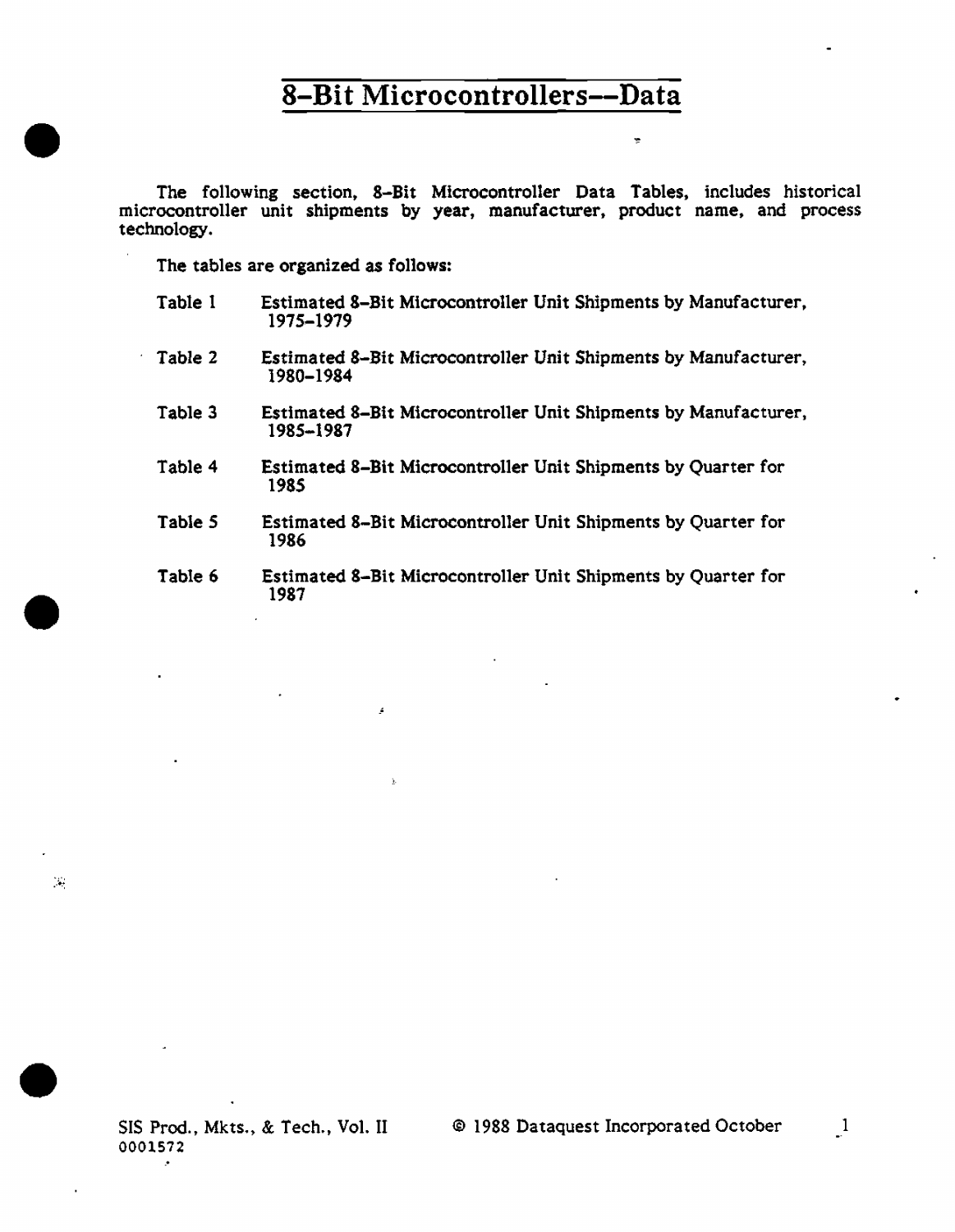#### Table 1

 $\ddot{\phantom{a}}$ 

#### Estimated 8-Bit Microcontroller Unit Shipments by Manufacturer 1975-1979 (Thousands of Units)

k.

|                  | <b>Product</b>          | Process | 1975      | 1976 | <u> 1977 </u> | 1978        | 1979        |
|------------------|-------------------------|---------|-----------|------|---------------|-------------|-------------|
| <b>AMD</b>       | 8048                    | N       | 0         | o    | 0             | 0           | 23          |
| Fairchild        | 387X                    | N       | 0         | 0    | 15            | 23          | 510         |
|                  | $\mathbf{F} \mathbf{B}$ | N       | 27        | 181  | 655           | 630         | 650         |
| General Inst.    | <b>PIC1650</b>          | N       | 0         | 0    | 0             | 450         | 4,100       |
| Intel            | 802X                    | N       | 0         | 0    | 0             | 0           | 160         |
|                  | 8048/35                 | N       | Ô         | 0    | 105           | 480         | 1,950       |
|                  | 8049/39                 | N       | Ô         | 0    | Û             | 10          | 210         |
|                  | 8748                    | N       | 0         | 0    | 0             | 30          | 300         |
| Mostek           | 387X                    | N       | 0         | 0    | 20            | 350         | 1,470       |
|                  | F8                      | N       | 5         | 70   | 90            | 160         | 470         |
| Motorola         | 387X                    | N       | ٥         | 0    | 0             | 70          | 500         |
|                  | 6801/03                 | N       | 0         | 0    | O             | 0           | 13          |
|                  | 6805                    | N       | o         | 0    | o             | $\mathbf 0$ | з           |
| National         | 8049/39                 | N       | 0         | 0    | 0             | $\mathbf 0$ | 10          |
| <b>NEC</b>       | 8048/35                 | N       | 0         | 0    | 0             | 15          | 735         |
|                  | 8049/39                 | N       | 0         | 0    | 0             | 0           | 250         |
| <b>Rockwell</b>  | 6500/XX                 | N       | 0         | o    | 0             | 0           | 8           |
| SGS              | 387X                    | N       | 0         | ο    | ٥             | O           | 50          |
| Signetics        | 8048/35                 | N       | <u>م.</u> | Ω    | O             | ο           | <u> 180</u> |
| Total 8-Bit MCUs |                         |         | 32        | 251  | 885           | 2,218       | 11,592      |

Source: Dataquest October 1988

..

•

•

•

©. 1988 Dataquest Incorporated October  $\mathbf{z}$ 

SIS Prod., Mkts., & Tech., Vol. II 0001572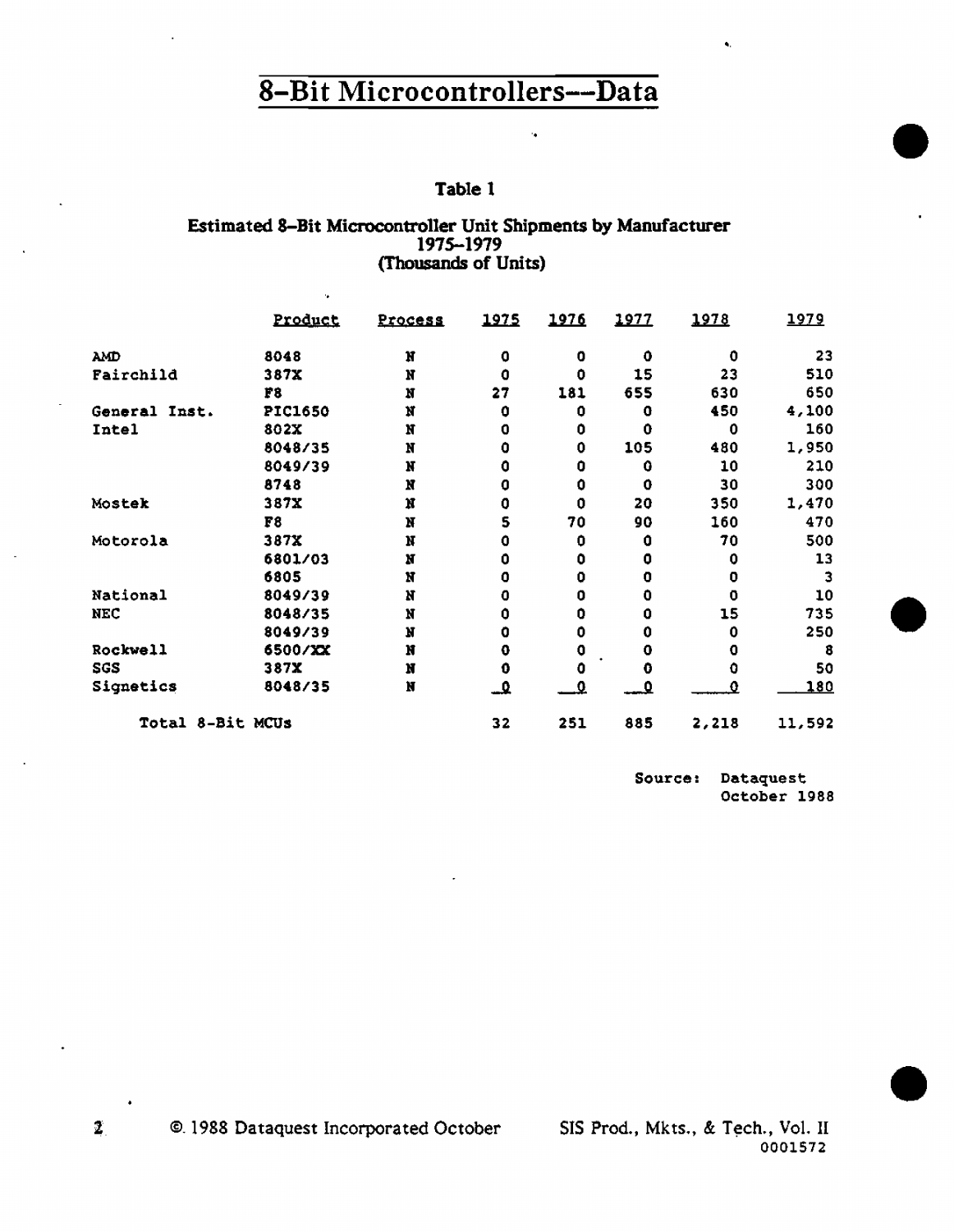#### Table 2

#### Estimated 8-Bit Microcontroller Unit Shipments by Manufacturer 1980-1984 (Thousands of Units)

|               | <u>Product</u>  | <u>Process</u> | 1980                | <u> 1981</u> | <u> 1982 </u>       | <u> 1983</u> | 1984   |
|---------------|-----------------|----------------|---------------------|--------------|---------------------|--------------|--------|
| <b>AMD</b>    | 8048            | N              | 138                 | 240          | 320                 | 190          | 40     |
|               | 8049            | N              | 0                   | 35           | 105                 | 110          | 10     |
|               | 8051            | И              | ٥                   | 0            | o                   | 376          | 2,260  |
| <b>AMI</b>    | 6801/03         | N              | 0                   | 0            | $\mathbf 0$         | 220          | 1,080  |
|               | 6805            | N              | 0                   | 0            | 60                  | 120          | 540    |
| Eurotechnique | 8048/35         | N              | $\mathbf 0$         | 0            | 9                   | 16           | 0      |
|               | 8049/39         | N              | 0                   | $\mathbf 0$  | 36                  | 95           | ٥      |
|               | 8050/40         | N              | 0                   | 0            | 121                 | 225          | 0      |
| Fairchild     | 387X            | N              | 1,795               | 3,100        | 1,750               | 1,370        | 1,075  |
|               | <b>P8</b>       | N              | 620                 | 745          | 845                 | 680          | 74     |
| Fujitsu       | MBL8048/35      | N              | 150                 | 400          | 335                 | 350          | 425    |
|               | MBL8049/39      | N              | 300                 | 925          | 1,080               | 1,325        | 1,510  |
| General       | PIC1652/54      | N              | $\mathbf 0$         | 0            | 0                   | 1,017        | 1,650  |
| Instrument    | PIC1655/57      | N              | 0                   | 0            | 0                   | 2,854        | 4,305  |
|               | <b>PIC165X</b>  | N              | 5,600               | 4,125        | 4,200               | 0            | 0      |
|               | PIC1670/72      | N              | 0                   | 0            | 0                   | 2,111        | 2,975  |
|               | <b>PIC16C58</b> | C              | 0                   | 0            | 0                   | 638          | 475    |
|               | PIC7000/1       | N              | $\ddot{\mathbf{0}}$ | 0            | 0                   | 0            | 10     |
|               | PIC7020/40      | N              | $\ddot{\mathbf{0}}$ | 0            | 0                   | o            | 57     |
|               | PIC7041         | Ń              | $\boldsymbol{0}$    | $\mathbf 0$  | $\ddot{\mathbf{0}}$ | 0            | 13     |
| Hitachi       | 6301            | C              | 0                   | 0            | 210                 | 722          | 1,472  |
|               | 6305            | ¢              | Ō                   | $\mathbf 0$  | 140                 | 540          | 950    |
|               | 6801/03         | N              | $\mathbf 0$         | 190          | 635                 | 1,035        | 1,902  |
|               | 6805            | N              | $\ddot{\mathbf{0}}$ | 300          | 825                 | 1,420        | 2,766  |
| Intel         | 802X            | N              | 810                 | 1,525        | 2,050               | 1,395        | 1,050  |
|               | 8048/35         | N              | 3,750               | 4,800        | 5,200               | 5,250        | 3,825  |
|               | 8049/39         | N              | 715                 | 1,230        | 1,870               | 2,085        | 2,960  |
|               | 8050/40         | N              | 0                   | $\mathbf 0$  | 0                   | 300          | 490    |
|               | 8051/31         | N              | 0                   | 25           | 460                 | 3,530        | 12,900 |
|               | 8052/32         | N              | $\mathbf 0$         | 0            | 0                   | 37           | 213    |
|               | 80C48/35        | c              | $\mathbf 0$         | 0            | 0                   | 18           | 10     |
|               | 80C49/39        | C              | $\mathbf 0$         | 0            | 0                   | 140          | 230    |
|               | 80C51/31        | C              | 0                   | 0            | 0                   | 140          | 265    |
|               | 8748            | N              | 650                 | 775          | 1,530               | 2,065        | 2,500  |
|               | 8749            | N              | 0                   | 3            | 450                 | 960          | 2,030  |
|               | 8751            | N              | 0                   | 4            | 70                  | 320          | 795    |
| Intersil      | 80C48/35        | C              | 0                   | 0            | 0                   | $\mathbf 0$  | 44     |

(Continued)

0001572

SIS Prod., Mkts., & Tech., Vol. II © 1988 Dataquest Incorporated October

 $\sim 10$ 

 $\overline{\mathbf{3}}$ 

 $\mathbf{P}_\mathrm{c}$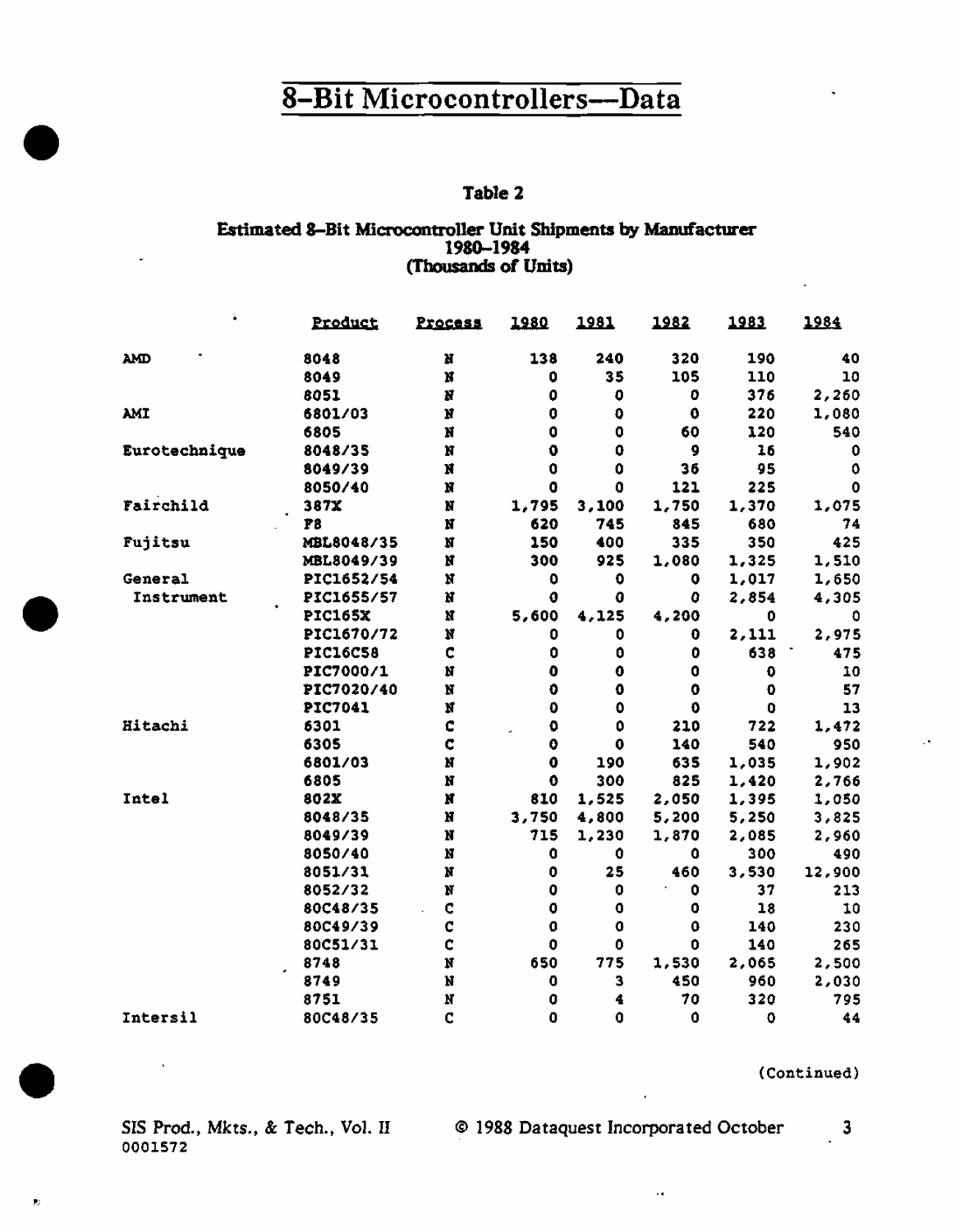#### Table 2 (Continued)

#### Estimated 8-Bit Microcontroller Unit Shipments by Manufacturer 1980-1984 (Thousands of Units)

|              | Product       | <b>Process</b>     | 1980                | 1981                                | <u> 1982</u> | <u> 1983</u> | 1984   |
|--------------|---------------|--------------------|---------------------|-------------------------------------|--------------|--------------|--------|
| Matra-Harris | 8048          | N                  | 0                   | $\mathbf 0$<br>$\ddot{\phantom{0}}$ | 6            | 48           | 130    |
|              | 8051          | N                  | 0                   | $\mathbf 0$                         | 0            | o            | 635    |
|              | 80C48         | Ċ                  | 0                   | $\mathbf 0$                         | O            | $\mathbf 0$  | 20     |
| Matsushita   | MN1800        | C                  | ٥                   | ٥                                   | 17           | 28           | 40     |
| Mostek       | 387X          | N                  | 2,105               | 2,485                               | 2,030        | 1,660        | 1,425  |
|              | 38P7X         | N                  | 0                   | 0                                   | 0            | ٥            | 146    |
|              | F8            | N                  | 205                 | 110                                 | 33           | 190          | 195    |
| Motorola     | 146805        | C                  | 0                   | 95                                  | 635          | 1,886        | 4,389  |
|              | 1468705       | $\mathbf c$        | $\ddot{\mathbf{0}}$ | $\mathbf{0}$                        | 0            | 5            | 34     |
|              | 387X          | N                  | 635                 | 700                                 | 425          | 126          | 60     |
|              | 6801/03       | N                  | 195                 | 1,655                               | 3,320        | 7,111        | 7,920  |
|              | 6804          | N                  | 0                   | $\mathbf 0$                         | 0            | $\mathbf 0$  | 36     |
|              | 6805          | N                  | 460                 | 2,335                               | 4,775        | 6,934        | 8,332  |
|              | 68701         | N                  | 0                   | 33                                  | 78           | 364          | 199    |
| ŷ.           | 68705         | N                  | 0                   | 64                                  | 262          | 584          | 1,904  |
|              | <b>68HC11</b> | C                  | 0                   | 0                                   | 0            | ٥            | з      |
| National     | 8048/35       | N                  | 45                  | 460                                 | 995          | 1,450        | 2,775  |
|              | 8049/39       | N                  | 175                 | 710                                 | 1,125        | 1,290        | 2,190  |
|              | 8050/40       | N                  | 50                  | 405                                 | 880          | 1,270        | 1,940  |
|              | 807X          | N                  | 31                  | 70                                  | 53           | 60           | 35     |
|              | 80C48/35      | ¢                  | 0                   | 0                                   | 60           | 245          | 40     |
| <b>NCR</b>   | 6500/1/11     | Ħ                  | $\mathbf 0$         | 0                                   | $\mathbf 0$  | 215          | 600    |
| <b>NEC</b>   | 8021/22       | N                  | 10                  | 140                                 | 200          | 245          | 470    |
|              | 8041          | $\bf x$            | 0                   | $\mathbf 0$                         | 0            | $\mathbf 0$  | 2,220  |
|              | 8048/35       | $\pmb{\mathrm{N}}$ | 1,990               | 1,900                               | 2,440        | 3,360        | 7,750  |
|              | 8049/39       | N                  | 920                 | 2,125                               | 4,200        | 5,950        | 7,210  |
|              | 80C48/35      | C                  | 0                   | $\mathbf 0$                         | 230          | 940          | 2,020  |
|              | 80C49/39      | $\mathbf c$        | $\bf{0}$            | $\bullet$                           | 151          | 650          | 1,770  |
|              | 8741          | $\mathbf{N}$       | $\ddot{\mathbf{0}}$ | O                                   | $\mathbf 0$  | 0            | 380    |
|              | 8748          | N                  | $\mathbf 0$         | 195                                 | 510          | 1,090        | 2,050  |
|              | 8749.         | N                  | $\mathbf 0$         | 0                                   | 29           | 255          | 1,010  |
|              | uPD78XX       | N                  | $\mathbf 0$         | 490                                 | 2,050        | 4,960        | 11,780 |
| Oki          | 80C48/35      | C                  | $\ddot{\mathbf{0}}$ | 0                                   | 25           | 203          | 450    |
|              | 80C49/39      | $\mathbf C$        | $\ddot{\mathbf{0}}$ | 0                                   | 135          | 827          | 1,960  |
| Philips      | 8021/22       | N                  | 0                   | 120                                 | 280          | 360          | 650    |
|              | 8048/35       | N                  | 19                  | 250                                 | 810          | 940          | 3,110  |
|              | 8049/39       | N                  | $\mathbf 0$         | $\mathbf 0$                         | 95           | 320          | 2,930  |

© 1988 Dataquest Incorporated October

SIS Prod., Mkts., & Tech., Vol. II 0001572

 $\overline{\mathbf{4}}$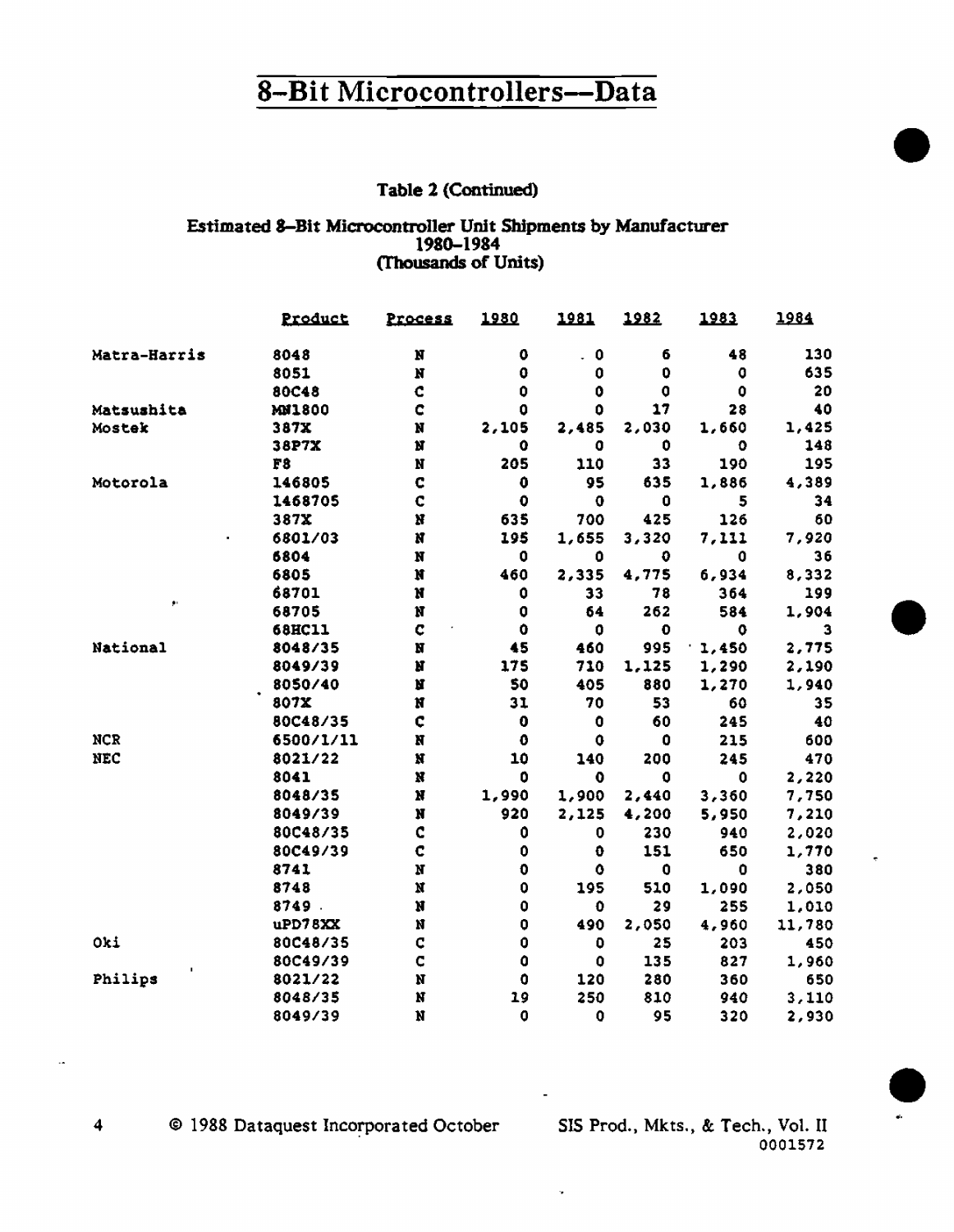#### Table 2 (Continued)

#### Estimated 8-Bit Microcontroller Unit Shipments by Manufacturer 1980-1984 (Thousands of Units)

 $\sim 100$  km s  $^{-1}$ 

|                  | Product        | Process | 1980             | 1981         | 1982          | 1983       | 1984         |
|------------------|----------------|---------|------------------|--------------|---------------|------------|--------------|
| Philips (Cont.)  | 8050/40        | N       | ٥                | û            | 0             | O          | 10           |
|                  | 8051/31        | N       | o                | 0            | o             | 40         | 1,160        |
|                  | 80C49/39       | C       | 0                | 0            | O             | o          |              |
|                  | 84XX           | N       | 0                | 0            | 80            | 1,940      | 2,500        |
| <b>RCA</b>       | 1804A          | C       | $\bullet$        | 0            | o             | 4          | 23           |
|                  | 6805/68HC05    | ¢       | ٥                | ٥            | 0             | O.         | 7            |
| Rockwell         | 6500/XX        | N       | 108              | 345          | 315           | 930        | 1,350        |
| <b>SGS</b>       | 28             | N       | $\mathbf o$      | ٥            | 0             | o          | 123          |
|                  | 387X           | N       | 95               | 260          | 700           | 1,159      | 1,489        |
| <b>Sharp</b>     | 28             | N       | $\mathbf 0$      | O            | 165           | 980        | 1,950        |
| Siemens          | 8021           | N       | O                | 40           | 95            | 60         | 28           |
|                  | 802XX          | N       | 20               | 720          | 1,780         | 1,480      | 1,098        |
|                  | 8048/35        | N       | $\mathbf 0$      | 85           | 300           | 270        | 405          |
|                  | 8051/31        | N       | 0                | 0            | 15            | 1,030      | 2,382        |
| Signetics        | 8048/35        | N       | 135              | ٥            | 141           | 1,055      | 4,609        |
|                  | 8049/39        | N       | 0                | ٥            | 25            | 545        | 946          |
|                  | 8050/40        | N       | $\mathbf 0$      | 0            | 8             | 400        | 355          |
|                  | 8051/31        | N       | 0                | 0            | $\mathbf 0$   | 126        | 1,792        |
| Synertek         | 28             | Ħ       | 0                | $\mathbf{z}$ | 90            | 135        | 24           |
| TI               | <b>TMS7000</b> | N       | $\bf{0}$         | 22           | 255           | 715        | 990          |
| Thomson (EFCIS)  | 6801/03        | Ħ       | $\bf{0}$         | $\bf{0}$     | 0             | 55         | 150          |
|                  | 6805           | Ħ       | $\boldsymbol{0}$ | 0            | 0             | 100        | 600          |
| Toshiba          | 8048/35        | Ħ       | 0                | 130          | 615           | 1,440      | 3,680        |
|                  | 8049/39        | N       | 0                | 219          | 555           | 1,230      | 3,900        |
|                  | 80C49/39       | c       | $\bf{0}$         | o            | 142           | 850        | 2,170        |
| Zilog            | 28             | Ħ       | 14               | 344          | 683           | <u>851</u> | <u>2,055</u> |
| Total 8-Bit MCUs |                |         | 21,740           |              | 34,931 54,114 | 90,615     | 163,510      |

Source: Dataquest October 1988

 $\bullet$ 

 $\mathbf{a}_i$ 

þ,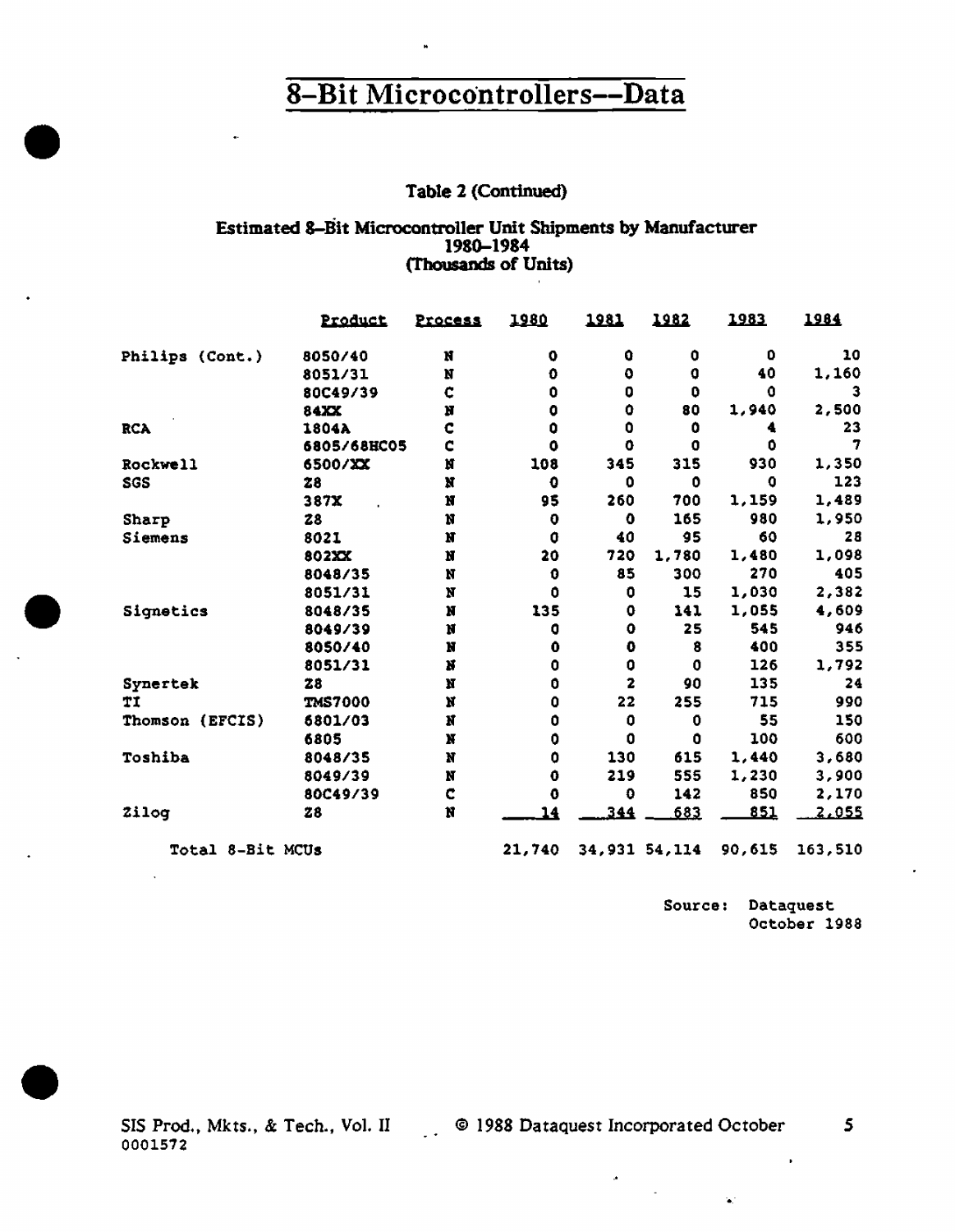÷

#### Table 3

## Estimated 8-Bit Microcontroller Unit Shipments by Manufacturer<br>1985-1987 (Thousands of Units)

|              | Product         | Process                   | 1985                | 1986        | 1987   |
|--------------|-----------------|---------------------------|---------------------|-------------|--------|
| <b>AMD</b>   | 8051/31         | N                         | 1,610               | 1,700       | 2,240  |
|              | 8053            | N                         | 0                   | 0           | 287    |
|              | 80C51/31        | C                         | 0                   | 0           | 134    |
|              | 8751            | N                         | 71                  | 112         | 133    |
|              | 8753            | N                         | $\bullet$           | 0           | - 77   |
| Fairchild    | 387X            | N                         | 357                 | 10          | ٥      |
|              | F8              | N                         | 287                 | 304         |        |
| Fujitsu      | MBL8048/35      | N                         | 185                 | 328         | 528    |
|              | MBL8049/39      | N                         | 707                 | 862         | 1,132  |
|              | MBL8051/31      | N                         | $\bf{0}$            | 403         | 1,098  |
|              | MBL80C49/39     | C                         | 0                   | 105         | 2,300  |
| General      | PIC1652/54      | N                         | 1,515               | 1,700       |        |
| Instrument   | PIC1655/57      | N                         | 3,295               | 1,400       |        |
|              | PIC1670/72      | Ń                         | 2,135               | 1,190       |        |
|              | <b>PIC16C58</b> | C                         | 256                 | 77          |        |
|              | <b>PIC16E57</b> | N                         | 66                  | 229         |        |
|              | PIC7000/1       | N                         | 26                  | 234         |        |
|              | PIC7020/40      | N                         | 140                 | 484         |        |
|              | PIC7041         | N                         | 12                  | 22          |        |
| Gould/AMI    | 6801/03         | N                         | 576                 | 21          | 31     |
|              | 6805            | N                         | 402                 | 127         | 39     |
| Hitachi      | 6301            | ¢                         | 2,008               | 5,200       | 8,100  |
|              | 6305            | C                         | 1,386               | 4,242       | 7,250  |
|              | 6801/03         | N                         | 1,515               | 3,557       | 5,200  |
|              | 6805            | N                         | 2,902               | 5,275       | 7,160  |
|              | 68P01           | $\mathbf C$               | 0                   | 0           | 545    |
|              | 68P05           | ¢                         | 0                   | 0           | 620    |
|              | 63701           | ¢                         | 0                   | $\mathbf 0$ | 1,599  |
|              | 63705           | ¢                         | $\mathbf 0$         | 0           | 1,299  |
|              | 63P01           | $\mathbf C$               | $\ddot{\mathbf{0}}$ | $\bullet$   | 645    |
|              | 63P05           | Ċ                         | ¢                   | 0           | 865    |
| <b>Intel</b> | 802X            | N                         | 222                 | 93          | 54     |
|              | 8048/35         | N                         | 1,365               | 595         | 1,067  |
|              | 8049/39         | N                         | 1,530               | 2,401       | 7,475  |
|              | 8050/40         | N                         | 240                 | 225         | 542    |
|              | 8051/31         | $\boldsymbol{\mathrm{N}}$ | 6,800               | 6,998       | 12,700 |
|              | 8052/32         | N                         | 269                 | 1,600       | 1,885  |

(Continued)

 $\hat{\mathbf{6}}$ © 1988 Dataquest Incorporated October

SIS Prod., Mkts., & Tech., Vol. II 0001572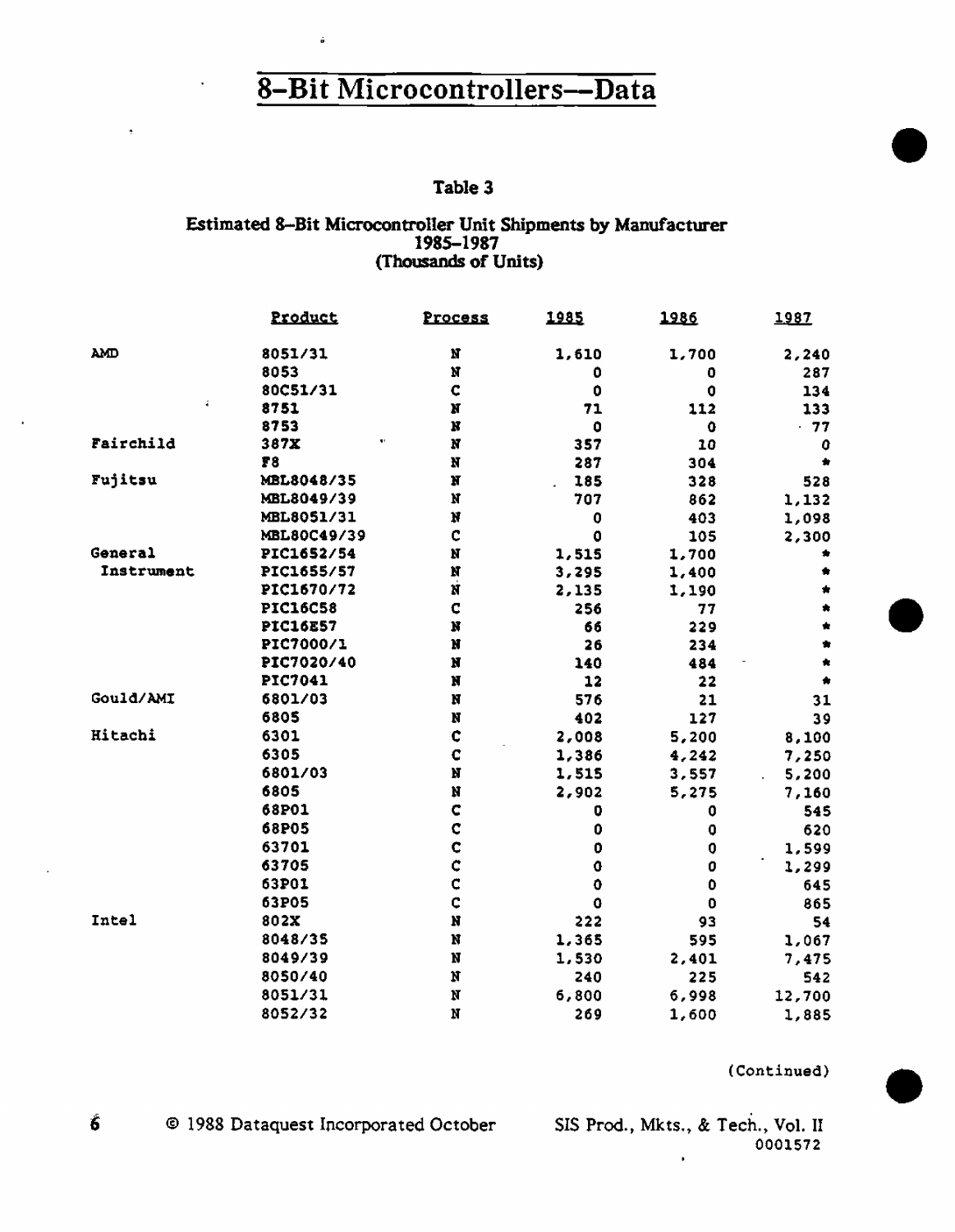#### **Table 3 (Continued)**

#### Estimated 8-Bit Microcontroller Unit Shipments by Manufacturer 1985-1987 (Thousands of Units)

 $\mathcal{A}_{\mathbf{a}}$ 

|                 | Product         | Process                     | 1985                | 1986                              | 1987   |
|-----------------|-----------------|-----------------------------|---------------------|-----------------------------------|--------|
| Intel (Cont.)   | $-80C49/39$     | C                           | 112                 | 20                                | 0      |
|                 | 80C51/31        | $\mathbf C$                 | 785                 | 2,000                             | 3,165  |
|                 | 8748            | N                           | 1,310               | 800                               | 693    |
|                 | 8749            | N                           | 1,445               | 2,247                             | 3,625  |
|                 | 8751            | N                           | 843                 | 692                               | 941    |
|                 | 8752            | Ċ                           | 0                   | O                                 | 30     |
|                 | 87C51           | ¢                           | 0                   | $\mathbf 0$                       | 100    |
| Intersil        | 80C48/35        | C                           | 30                  | 20                                | ٥      |
|                 | 80C49/39        | C                           | 9                   | 10                                | 0      |
| Matra-Harris    | 8051            | N                           | 1,400               | 1,340                             | 429    |
|                 | 8052            | N                           | 20                  | 418                               | 1,033  |
|                 | <b>80C51</b>    | ¢                           | 10                  | 387                               | 1,324  |
|                 | 80C52           | $\mathbf c$                 | $\bullet$           | ٥                                 | 83     |
| Matsushita      | <b>MN1800</b>   | Ċ                           | 131                 | 400                               | 1,070  |
| Microchip Tech. | PIC1652/54      | N                           | 0                   | o                                 | 4,063  |
|                 | PIC1655/57      | $\mathbf{H}$                | $\bf{0}$            | $\mathbf 0$                       | 1,073  |
|                 | PIC1670/72      | N                           | 0                   | $\cdot$ 0                         | 460    |
|                 | <b>PIC16C58</b> | C                           | $\ddot{\mathbf{0}}$ | 0                                 | 0      |
|                 | <b>PIC16E57</b> | $\mathbf{H}$                | 0                   | $\mathbf 0$                       | 32     |
|                 | PIC7000/1       | N                           | o                   | 0                                 | 696    |
|                 | PIC7020/40      | N                           | 0                   | 0                                 | 1,985  |
|                 | PIC7041         | $\mathbf{N}$<br>$\bullet^i$ | Ó                   | $\mathbf 0$                       | 33     |
| Mitsubishi      | <b>M507XX</b>   | C                           | 0                   | $\bullet$<br>$\ddot{\phantom{a}}$ | 23,706 |
|                 | <b>M509XX</b>   | C                           | Û                   | û                                 | 13,082 |
|                 | M50XXX          | C                           | 15,125              | 29,906                            | Ω      |
|                 | M5L8048/35      | N                           | 0                   | 0                                 | 515    |
|                 | M5L8049/39      | N                           | 0                   | 0                                 | 1,691  |
|                 | M5M8050/40      | N                           | 0<br>$\mathbf{r}_i$ | û                                 | 208    |
|                 | M5M80C49/39     | C                           | O                   | 0                                 | 2,614  |
| Mostek          | 387X            | Ħ                           | 867                 |                                   |        |
|                 | 38P7X           | Ħ                           | 297                 | $\star$                           |        |
|                 | F8              | N                           | 195                 |                                   | Ś.     |
| Motorola        | 146805          | C                           | 4,071               | 4,705                             | 5,422  |
|                 | 1468705         | $\mathbf C$                 | 48                  | 93                                | 0      |
|                 | 387X            | N                           | 174                 | 199                               | 0      |
|                 | 6801/03         | N                           | 8,007               | 8,526                             | 8,918  |
|                 | 6804            | $\overline{\mathbf{N}}$     | 501                 | 1,495                             | 4,357  |

(Continued)

0001572

 $\mathbf{I}_i$ 

 $\ddot{\phantom{a}}$ 

÷.

SIS Prod., Mkts., & Tech., Vol. II © 1988 Dataquest Incorporated October  $\overline{\tau}$ 

 $\mathbf{x}$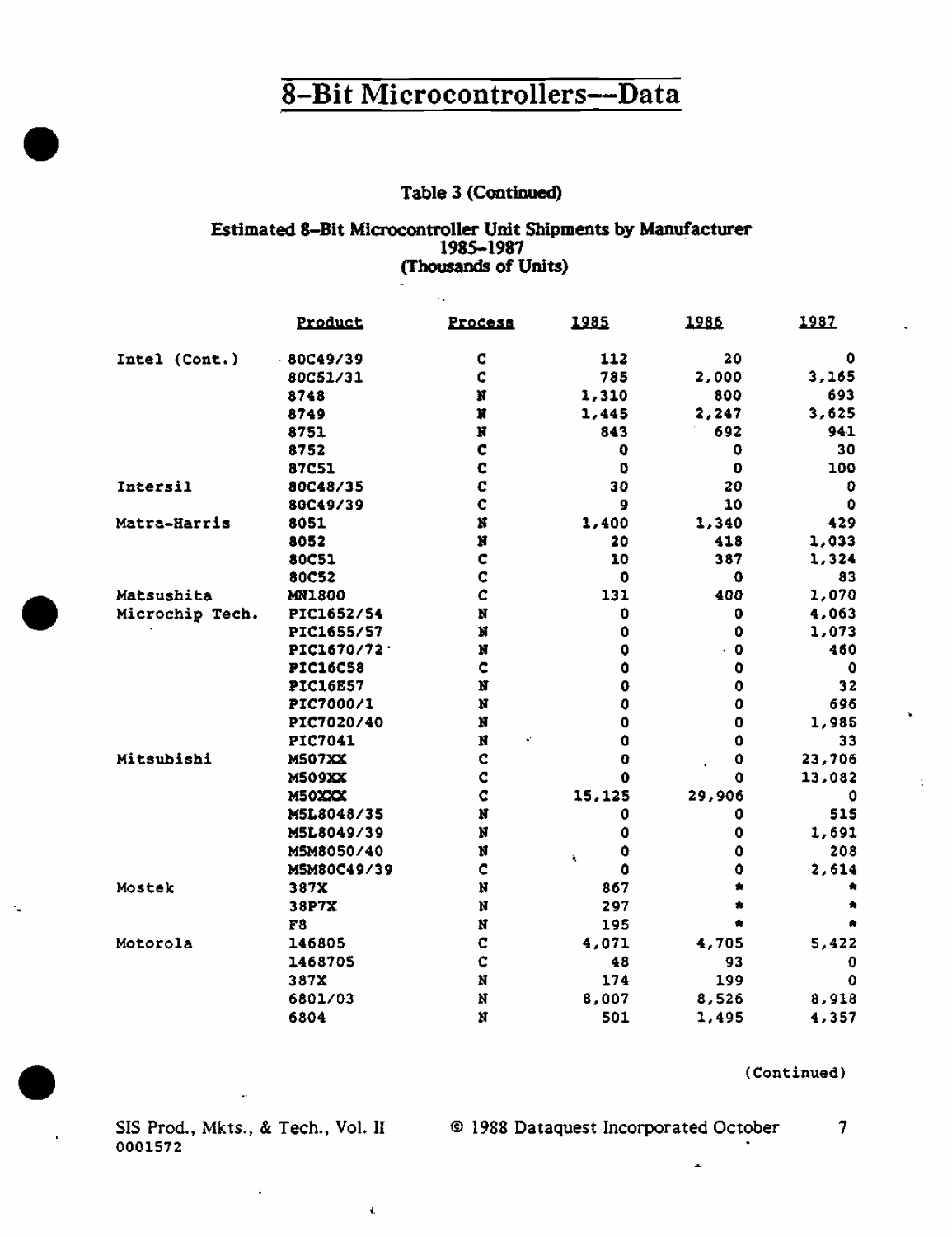#### Table 3 (Continued)

#### Estimated 8-Bit Microcontroller Unit Shipments by Manufacturer 1985-1987 (Thousands of Units)

|                  | Product       | Process                   | 1985        | 1986        | 1987        |
|------------------|---------------|---------------------------|-------------|-------------|-------------|
| Motorola (Cont.) | 6805          | N                         | 10,777      | 13,559      | 19,716      |
|                  | 68701         | $\mathbf H$               | 278         | 431         | 0           |
|                  | 68704         | N                         | 13          | 82          | 0           |
|                  | 68705         | Ħ                         | 2,641       | 3,861       | $\mathbf 0$ |
|                  | <b>68HC05</b> | c                         | 0           | $\mathbf 0$ | 4,678       |
|                  | <b>68HC11</b> | $\mathbf C$               | 67          | 696         | 3,975       |
| National         | 8048/35       | $\mathbf{N}$              | 2,200       | 390         | 425         |
|                  | 8049/39       | N                         | 1,910       | 1,650       | 2,095       |
|                  | 8050/40       | N                         | 1,500       | 1,280       | 1,838       |
|                  | <b>COP800</b> | q                         | 0           | 0           | 10          |
|                  | 807X          | N                         | 5           | 0           | $\bf{0}$    |
| National (FCI)   | 78            | N                         | $\mathbf 0$ | $\mathbf 0$ | 138         |
| <b>NCR</b>       | 6500/1        | $\pmb{\mathcal{M}}$       | 640         | 1,027       | 397         |
| <b>NEC</b>       | 8021/22       | N                         | 350         | 100         | 40          |
|                  | 8041          | N                         | 2,860       | 2,550       | 1,750       |
|                  | 8048/35       | $\mathbf M$               | 2,860       | 3,940       | 4,360       |
|                  | 8049/39       | $\bf N$                   | 5,160       | 5,350       | 4,830       |
|                  | 80C48/35      | $\mathbf c$               | 1,800       | 1,360       | 970         |
|                  | 80C49/39      | $\mathbf c$               | 2,060       | 2,110       | 2,680       |
|                  | 8741          | $\mathbf N$               | 850         | 480         | 330         |
|                  | 8748          | $\bf N$                   | 1,660       | 1,370       | 590         |
|                  | 8749          | N<br>÷                    | 2,060       | 1,930       | 3,300       |
|                  | uPD78XX       | N                         | 11,450      | 18,390      | 24,140      |
| Oki              | 80C154        | C                         | o           | 87          | 894         |
|                  | 80C48/35      | C                         | 537         | 520         | 428         |
|                  | 80C49/39      | C                         | 1,950       | 2,720       | 3,133       |
|                  | 80C51         | Ċ                         | o           | 1,772       | 2,721       |
| Philips          | 8021/22       | $\mathbf{N}_{\perp}$      | 470         | 138         | 172         |
|                  | 8048/35       | N                         | 1,430       | 289         | 285         |
|                  | 8049/39       | $\mathbf N$               | 2,550       | 2,186       | 1,810       |
|                  | 8050/40       | $\mathbf H$               | 100         | 393         | 1,780       |
|                  | 8051/31       | $\boldsymbol{\mathsf{M}}$ | 1,100       | 700         | 1,840       |
|                  | 80C49/39      | ¢                         | 145         | 240         | 514         |
|                  | 80C51/31      | c                         | 0           | 81          | 620         |
|                  | <b>84CXX</b>  | Ċ                         | 0           | 15          | 1,150       |
|                  | 84XX          | N                         | 6,200       | 14,325      | 10,810      |

(Continued)

© 1988 Dataquest Incorporated October

SIS Prod., Mkts., & Tech., Vol. II 0001572

 $\alpha$ 

 $\ddot{\mathbf{g}}$ 

 $\boldsymbol{\beta}$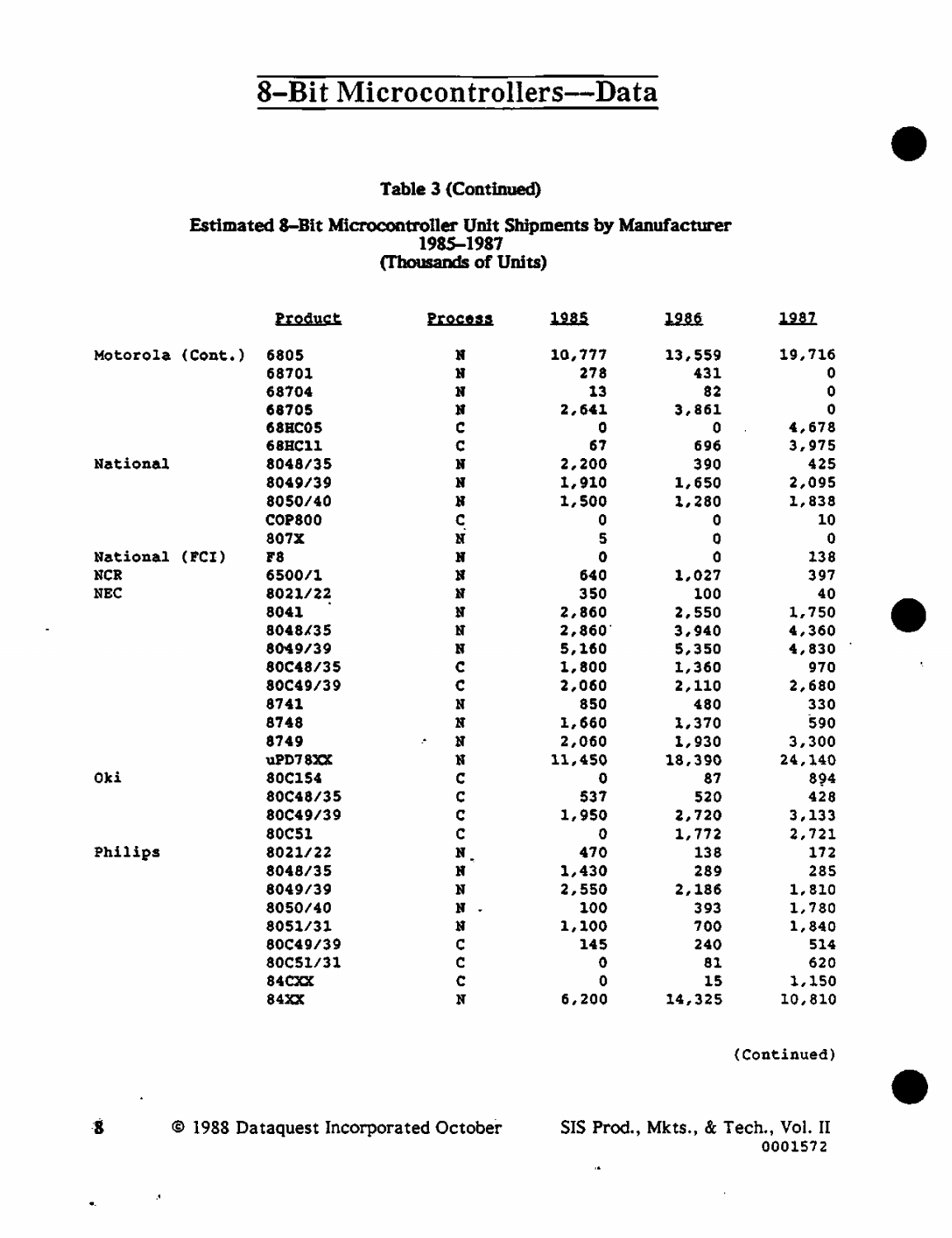#### Table 3 (Continued)

## Estimated 8-Bit Microcontroller Unit Shipments by Manufacturer<br>1985-1987 (Thousands of Units)

l.

|                               | Product        | <b>Process</b> | 1985        | 1986         | 1987  |
|-------------------------------|----------------|----------------|-------------|--------------|-------|
| <b>RCA</b>                    | 1804A          | C              | 13          | 11           | 8     |
|                               | 6805/68HC05    | $\mathbf c$    | 120         | 359          | 805   |
| Rockwell                      | 6500/XX        | N              | 1,310       | 2,550        | 3,855 |
| SGS-Thomson*                  |                |                |             |              |       |
| $(M)$ **                      | 387X           | N              | 0           | 0            | 795   |
| (M)                           | 38P7X          | N              | 0           | $\bullet$    | 90    |
| (M)                           | F8             | N              | $\mathbf 0$ | 0            | 136   |
| (S)                           | 387X           | Ħ              | 2,200       | 4,811        | 3,922 |
| (S)                           | <b>Z8</b>      | N              | 244         | 601          | 665   |
| (T)                           | 6801/03        | N              | 337         | 906          | 1,131 |
| (T)                           | 6805           | Ħ              | 1,129       | 1,190        | 2,182 |
| Sharp                         | SM-Series      | C              | 0           | 0            | 530   |
|                               | 28             | N              | 426         | 686          | 590   |
| Siemens                       | 8021           | N              | 138         | $\mathbf{a}$ | 0     |
|                               | 802XX          | N              | 1,538       | 667          | 51    |
|                               | 8048/35        | N              | 194         | 956          | 1,733 |
| Siemens                       | 8051/31        | N              | 2,497       | 2,194        | 4,055 |
|                               | 80515/35       | N              | 0           | 126          | 768   |
|                               | 8052/32        | N              | $\mathbf 0$ | 713          | 1,431 |
| Signetics                     | 8048/35        | N              | 2,563       | 760          | 111   |
|                               | 8049/39        | N              | 1,235       | 1,741        | 2,000 |
| $\mathcal{A}_{\mathcal{C}}$ . | 8050/40        | N              | 277         | 273          | 723   |
|                               | 8051/31        | N              | 2,362       | 2,687        | 2,731 |
|                               | 8052/32        | N<br>÷.        | 5           | 456          | 1,541 |
|                               | 80C51/31       | ¢              | 0           | 60           | 283   |
|                               | 83C451         | C              | 0           | $\bullet$    | 27    |
|                               | 8400           | N              | 0           | 30           | 43    |
|                               | 87C451         | ¢              | O           | $\Omega$     | 10    |
| ÷<br>TI                       | <b>TMS7000</b> | N              | 1,396       | 2,555        | 6,600 |
| (Mostek)<br><b>TCMC</b>       | 387X           | N              | 0           | 969          |       |
|                               | 38P7X          | N              | O           | 145          |       |
|                               | F8             | N              | O           | 299          |       |

(Continued)

SIS Prod., Mkts., & Tech., Vol. II 0001572  $\hat{\textbf{z}}$ 

×

@ 1988 Dataquest Incorporated October

9.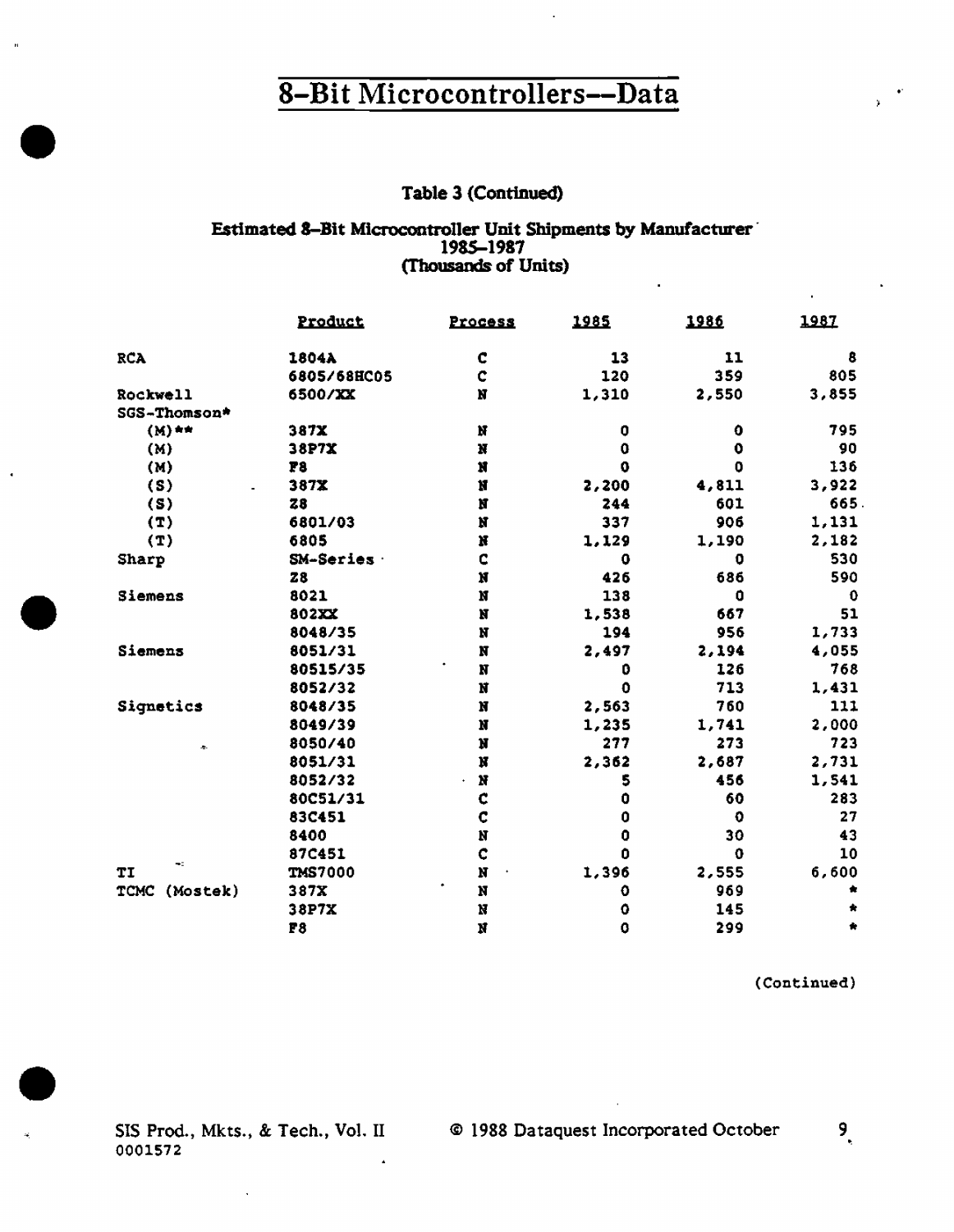#### Table 3 (Continued)

#### Estimated 8-Bit Microcontroller Unit Shipments by Manufacturer 1985-1987 (Thousands of Units)

|            | <u>Product</u>   | <b>Process</b> | 1985    | 1986    | 1987    |
|------------|------------------|----------------|---------|---------|---------|
| Toshiba    | 8048/35          | N              | 4,504   | 1,150   | 1,171   |
|            | 8049/39          | N              | 5,207   | 2,350   | 1,760   |
|            | 80C48/35         | C              | 0       | 1,000   | 2,950   |
|            | 80C49/39         | C              | 2,925   | 2,280   | 3,600   |
|            | 80C50/40         | c              | 0       | 520     | 851     |
| Zilog      | Z8               | Ħ              | 2,099   | 3,112   | 3,422   |
| Others $F$ | Unspecified      | C              | 0       | 11,070  | 34,020  |
|            | Total 8-Bit MCUs |                | 163,599 | 224,001 | 333,362 |

#### \*Mergers/Accquisitions:

- 1. Gould Semiconductor accquired AMI, 1985.
- 2. Thomson Components accquired Mostek, forming Thomson Components-- Mostek Corporation (TCMC), 1985.
- 3. National accquired Fairchild, 1987.
- 4. General Instrument's Microelectronics Division spun off as a new company under the name Microchip Technology, 1987.
- 5. SGS and Thomson merged, forming SGS-Thomson, 1987. (TCMC lost independent identity with the merger.)
- $**(M) = Mostek$ 
	- $(S) = SGS$
	- (T) a Thompson

#nataquest estimate for companies not sampled (i.e., Rohm, Sanyo, Sony)

Source: Dataquest October 1988 •

•

•

10 © 1988 Dataquest Incorporated October SIS Prod., Mkts., & Tech., Vol. II

·0001572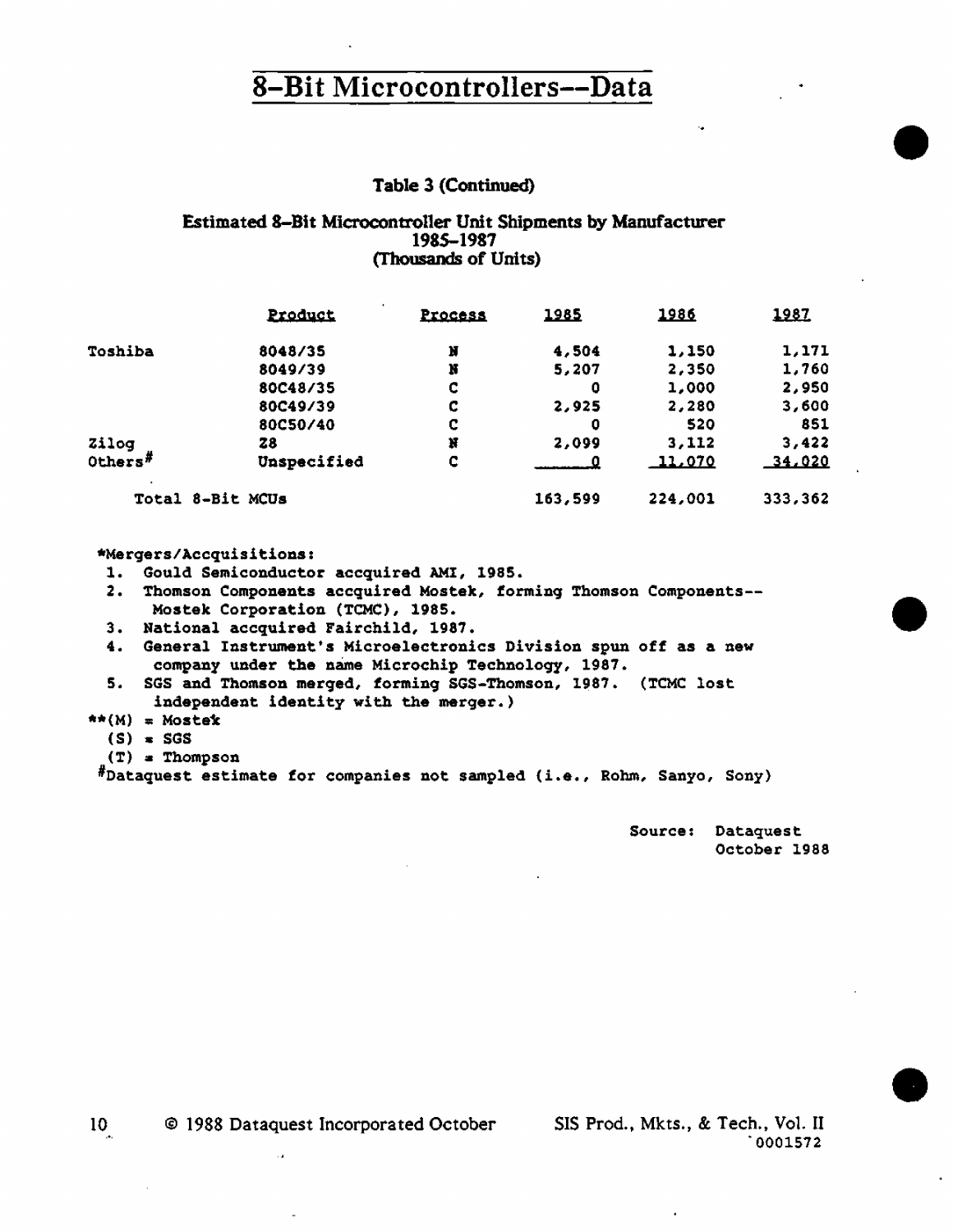#### Table 4

#### Estimated 8-Bit Microcontroller Unit Shipments by Quarter for 1985 (Thousands of Units)

|            | Product         | Process               | 01/85 | 02/85                   | 03/85                   | 04/85 | 1985  |
|------------|-----------------|-----------------------|-------|-------------------------|-------------------------|-------|-------|
| AMD        | 8051/31         | N                     | 250   | 400                     | 360                     | 600   | 1,610 |
|            | $-8751$         | N                     | $2 -$ | 15                      | 14                      | 40    | 71    |
| Fairchild  | 387X            | N                     | 148   | 90                      | 52                      | 67    | 357   |
|            | F <sub>8</sub>  | N                     | 33    | 60                      | 80                      | 114   | 287   |
| Fujitsu    | MBL8048/35      | N                     | 60    | 40                      | 40                      | 45    | 185   |
|            | MBL8049/39      | $\mathbf{M}^{\prime}$ | 200   | 180                     | 162                     | 165   | 707   |
| General    | PIC1652/54      | N                     | 350   | 400                     | 425                     | 340   | 1,515 |
| Instrument | PIC1655/57      | N                     | 975   | 840                     | 790                     | 690   | 3,295 |
|            | PIC1670/72      | N                     | 650   | 550                     | 510                     | 425   | 2,135 |
|            | <b>PIC16C58</b> | C                     | 85    | 77                      | 69                      | 25    | 256   |
|            | <b>PIC16E57</b> | N                     | 5     | 8                       | 8                       | 45    | 66    |
|            | PIC7000/1       | $\mathbf N$           | 6     | 5                       | \$                      | 10    | 26    |
|            | PIC7020/40      | N                     | 25    | 40                      | 45                      | 30    | 140   |
|            | PIC7041         | N                     | 3     | 3                       | 3                       | 3     | 12    |
| Gould/AMI* | 6801/03         | N                     | 290   | 250                     | 16                      | 20    | 576   |
|            | 6805            | N                     | 175   | 158                     | 32                      | 37    | 402   |
| Hitachi    | 6301            | C                     | 420   | 425                     | 383                     | 780   | 2,008 |
|            | 6305            | C                     | 280   | 290                     | 261                     | 555   | 1,386 |
|            | 6801/03         | N                     | 385   | 400                     | 360                     | 370   | 1,515 |
|            | 6805            | N                     | 552   | 560                     | 625                     | 1,165 | 2,902 |
| Intel      | 802X            | $\boldsymbol{N}$      | 125   | 35                      | 32                      | 30    | 222   |
|            | 8048/35         | $\mathbf N$           | 400   | 350                     | 315                     | 300   | 1,365 |
|            | 8049/39         | N                     | 420   | 400                     | 360                     | 350   | 1,530 |
|            | 8050/40         | N                     | 100   | 50                      | 45                      | 45    | 240   |
|            | 8051/31         | N                     | 2,500 | 1,500                   | 1,500                   | 1,300 | 6,800 |
|            | 8052/32         | N                     | 80    | 68                      | 61                      | 60    | 269   |
|            | 80C49/39        | C                     | 40    | 30                      | 27                      | 15    | 112   |
|            | 80C51/31        | Ċ                     | 100   | 150                     | 275                     | 260   | 785   |
| ٠ę         | 8748            | N.                    | 525   | 250                     | 275                     | 260   | 1,310 |
|            | 8749            | N                     | 410   | 300                     | 275                     | 460   | 1,445 |
|            | 8751            | N                     | 275   | 200                     | 248                     | 120   | 843   |
| Intersil   | 80C48/35        | C                     | 8     | 8                       | 7                       | 7     | 30    |
|            | 80C49/39        | Ċ                     | 3     | $\overline{\mathbf{z}}$ | $\overline{\mathbf{2}}$ | 2     | 9     |

(Continued)

0001572  $\ddot{\phantom{0}}$ 

SIS Prod., Mkts., & Tech., Vol. II © 1988 Dataquest Incorporated October  $11$ 

 $\ddot{\phantom{1}}$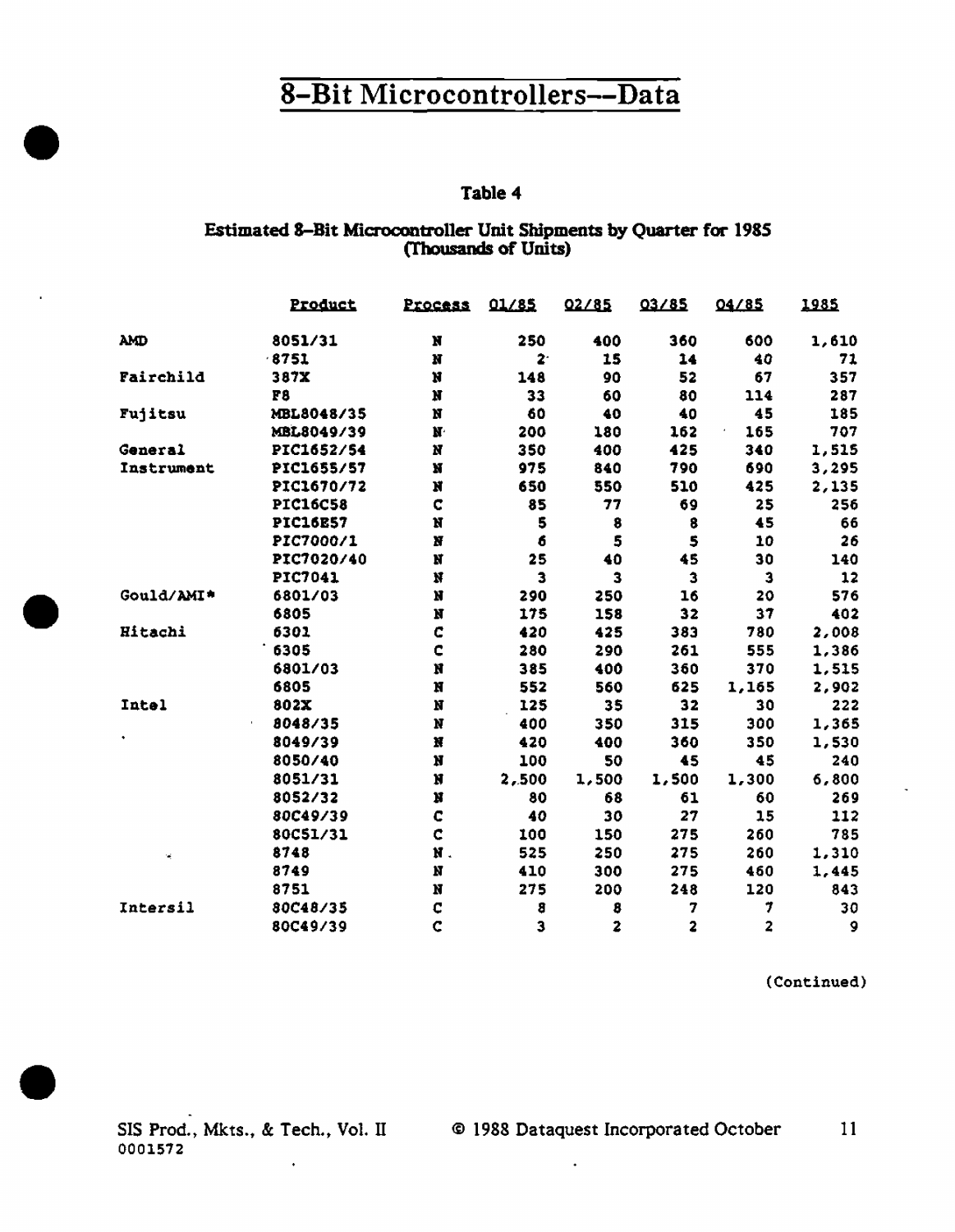$\bullet$ 

#### Table 4 (Continued)

# Estimated 8-Bit Microcontroller Unit Shipments by Quarter for 1985<br>(Thousands of Units)

|              | Product       | Process        | 01/85       | 02/85               | 03/85               | 04/85 | 1985   |
|--------------|---------------|----------------|-------------|---------------------|---------------------|-------|--------|
| Matra-Harris | 8051          | N              | 450         | 300                 | 300                 | 350   | 1,400  |
|              | 8052          | N              | 0           | $\bf{0}$            | 0                   | 20    | 20     |
|              | 80C51         | Ċ              | $\mathbf 0$ | $\ddot{\mathbf{0}}$ | $\ddot{\mathbf{0}}$ | 10    | 10     |
| Matsushita   | <b>MN1800</b> | Ċ              | 10          | 24                  | 32                  | 65    | 131    |
| Mitsubishi   | M50XXX        | ¢              | 3,200       | 4,050               | 3,900               | 3,975 | 15,125 |
| Motorola     | 146805        | ¢              | 1,052       | 915                 | 1,008               | 1,096 | 4,071  |
|              | 1468705       | Ċ              | 8           | 7                   | 7                   | 26    | 48     |
|              | 387X          | N              | 14          | 63                  | 65                  | 32    | 174    |
|              | 6801/03       | N              | 1,840       | 2,246               | 2,265               | 1,656 | 8,007  |
|              | 6804          | N              | 33          | 116                 | 158                 | 194   | 501    |
|              | 6805          | N              | 2,284       | 2,258               | 2,779               | 3,456 | 10,777 |
|              | 68701         | N              | 37          | 80                  | 80                  | 81    | 278    |
|              | 68704         | N              | 0           | 0                   | 4                   | 9     | 13     |
|              | 68705         | N              | 613         | 532                 | 745                 | 751   | 2,641  |
|              | <b>68HC11</b> | Ċ              | 5           | 8                   | 10                  | 44    | 67     |
| National     | 8048/35       | N              | 800         | 690                 | 480                 | 230   | 2,200  |
|              | 8049/39       | N              | 700         | 500                 | 370                 | 340   | 1,910  |
|              | 8050/40       | N              | 500         | 380                 | 320                 | 300   | 1,500  |
|              | 807X          | N              | 5           | $\mathbf 0$         | 0                   | o     | 5.     |
| <b>NCR</b>   | 6500/1        | N              | 160         | 110                 | 180                 | 190   | 640    |
| <b>NEC</b>   | 8021/22       | N              | 130         | 120                 | 60                  | 40    | 350    |
|              | 8041          | N              | 1,130       | 450                 | 600                 | 680   | 2,860  |
|              | 8048/35       | N              | 1,090       | 570                 | 600                 | 600   | 2,860  |
|              | 8049/39       | N              | 1,820       | 1,030               | 1,120               | 1,190 | 5,160  |
|              | 80C48/35      | C              | 710         | 470                 | 340                 | 280   | 1,800  |
| ÷,           | 80C49/39      | $\overline{C}$ | 690         | 550                 | 360                 | 460   | 2,060  |
|              | 8741          | N              | 270         | 270                 | 170                 | 140   | 850    |
|              | 8748          | N              | 480         | 550                 | 340                 | 290   | 1,660  |
|              | 8749          | N              | 460         | 640                 | 550                 | 410   | 2,060  |
|              | uPD78XX       | N              | 2,680       | 2,740               | 2,510               | 3,520 | 11,450 |
| Oki          | 80C48/35      | C              | 150         | 135                 | 124                 | 128   | 537    |
|              | 80C49/39      | Ċ              | 560         | 440                 | 440                 | 510   | 1,950  |
| Philips      | 8021/22       | N              | 170         | 150                 | 110                 | 40    | 470    |
|              | 8048/35       | N              | 700         | 400                 | 200                 | 130   | 1,430  |
|              | 8049/39       | N              | 1,000       | 700                 | 500                 | 350   | 2,550  |
|              | 8050/40       | N              | 20          | 20                  | 20                  | 40    | 100    |
|              | 8051/31       | N              | 350         | 300                 | 250                 | 200   | 1,100  |
|              | 80C49/39      | ¢              | 15          | 50                  | 50                  | 30    | 145    |
|              | 84XX          | Ń              | 1,100       | 1,300               | 1,800               | 2,000 | 6,200  |

(Continued)

 $12$ 

 $\mathcal{P}$ 

© 1988 Dataquest Incorporated October

SIS Prod., Mkts., & Tech., Vol. II 0001572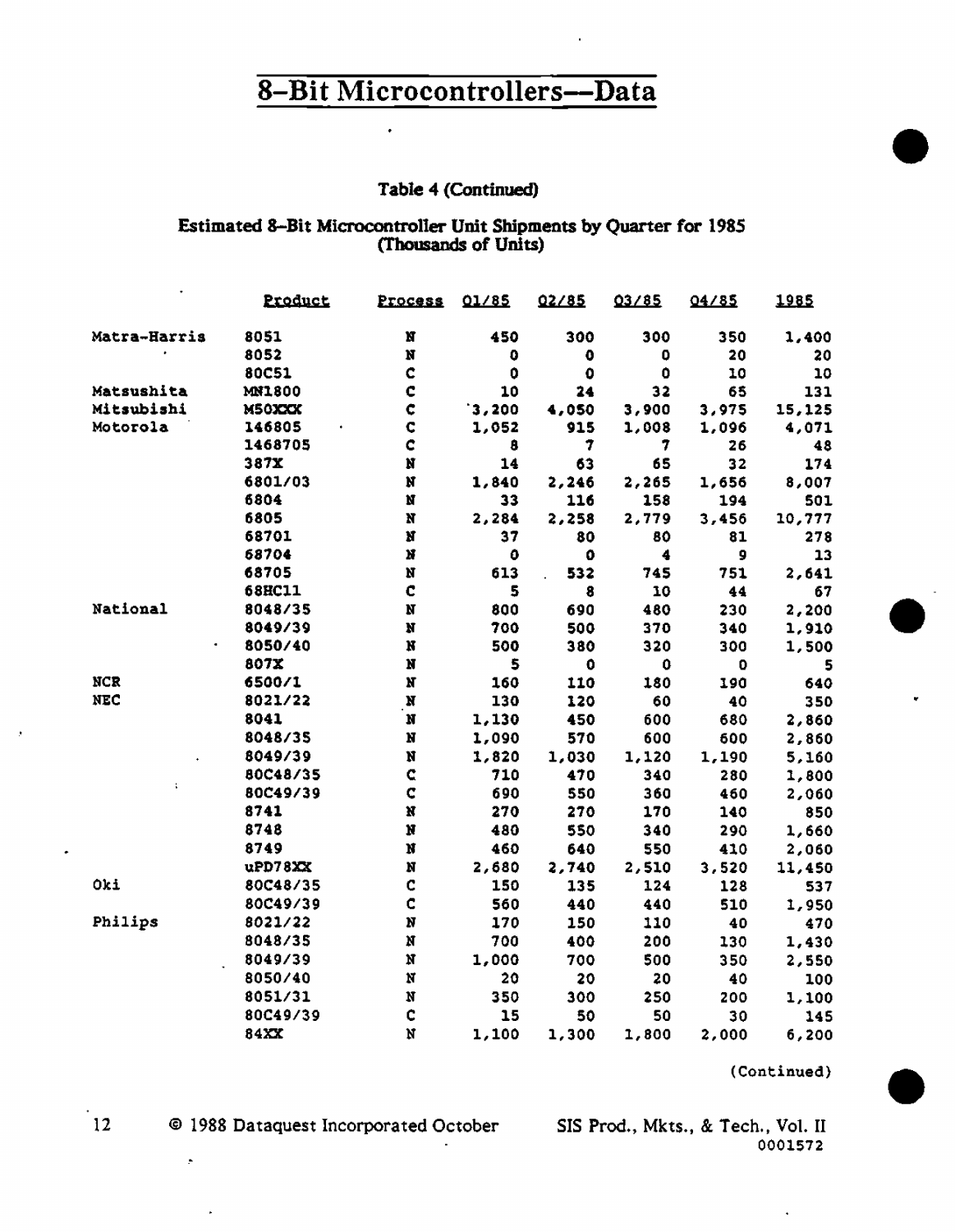#### Table 4 (Continued)

#### Estimated 8-Bit Microcontroller Unit Shipments by Quarter for 1985 (Thousands of Units)

|                   | Product        | <b>Process</b> | 01/85  | 02/85  | 03/85  | 04/85  | 1985         |
|-------------------|----------------|----------------|--------|--------|--------|--------|--------------|
| <b>RCA</b>        | 1804A          | C              | 5      | 3      | 3      | 2      | 13           |
|                   | 6805/68HC05    | C              | 20     | 10     | 25     | 65     | 120          |
| Rockwell          | 6500/XX        | N              | 150    | 400    | 360    | 400    | 1,310        |
| SGS               | 387X           | N              | 530    | 550    | 495    | 625    | 2,200        |
|                   | 28             | N              | 55     | 47     | 42     | 100    | 244          |
| Sharp             | 28             | Ħ              | 23     | 23     | 190    | 190    | 426          |
| Siemens           | 8021           | N              | 24     | 54     | 30     | 30     | 138          |
|                   | 802XX          | N              | 295    | 427    | 468    | 348    | 1,538        |
|                   | 8048/35        | Ħ              | 40     | 57     | 57     | 40     | 194          |
|                   | 8051/31        | N              | 700    | 630    | 567    | 600    | 2,497        |
| Signetics         | 8048/35        | N              | 1,400  | 400    | 463    | 300    | 2,563        |
|                   | 8049/39        | N              | 400    | 200    | 250    | 385    | 1,235        |
|                   | 8050/40        | N              | 92     | 50     | 60     | 75     | 277          |
|                   | 8051/31        | N              | 870    | 400    | 417    | 675    | 2,362        |
|                   | 8052/32        | N              | o      | 0      | ٥      | 5      | 5            |
| TI                | <b>TMS7000</b> | N              | 400    | 350    | 316    | 330    | 1,396        |
| Thomson           | 6801/03        | N              | 65     | 59     | 53     | 160    | 337          |
|                   | 6805           | N              | 350    | 315    | 284    | 180    | 1,129        |
| (Mostek)*<br>TCMC | 387X           | N              | 273    | 159    | 211    | 224    | 867          |
|                   | 38P7X          | N              | 112    | 80     | 61     | 44     | 297          |
|                   | 78             | N              | 62     | 51     | 42     | 40     | 195          |
| Toshiba           | 8048/35        | N              | 1,600  | 1,404  | 1,000  | 500    | 4,504        |
|                   | 8049/39        | N              | 1,700  | 1,530  | 1,377  | 600    | 5,207        |
|                   | 80C49/39       | C              | 900    | 675    | 650    | 700    | 2,925        |
| Zilog             | 28             | N              | 564    | 550    | 495    | 490    | <u>2,099</u> |
| Total 8-Bit MCUs  |                |                | 45,746 | 39,722 | 38,425 | 39,706 | 163,599      |

#### \* \*Mergers/Accquisitions:

l,

1. AMI was accquired by Gould Semiconductor.

2. Thomson Components accquired Mostek Corporation from United Technologies, forming Thomson Components--Mostek Corporation (TCMC).

> Source: Dataquest October 1988

> > çõ,

SIS Prod., Mkts., & Tech., Vol. II 0001572

@ 1988 Dataquest Incorporated October 13

 $\sim 500$ 

 $\tau_{\rm s}$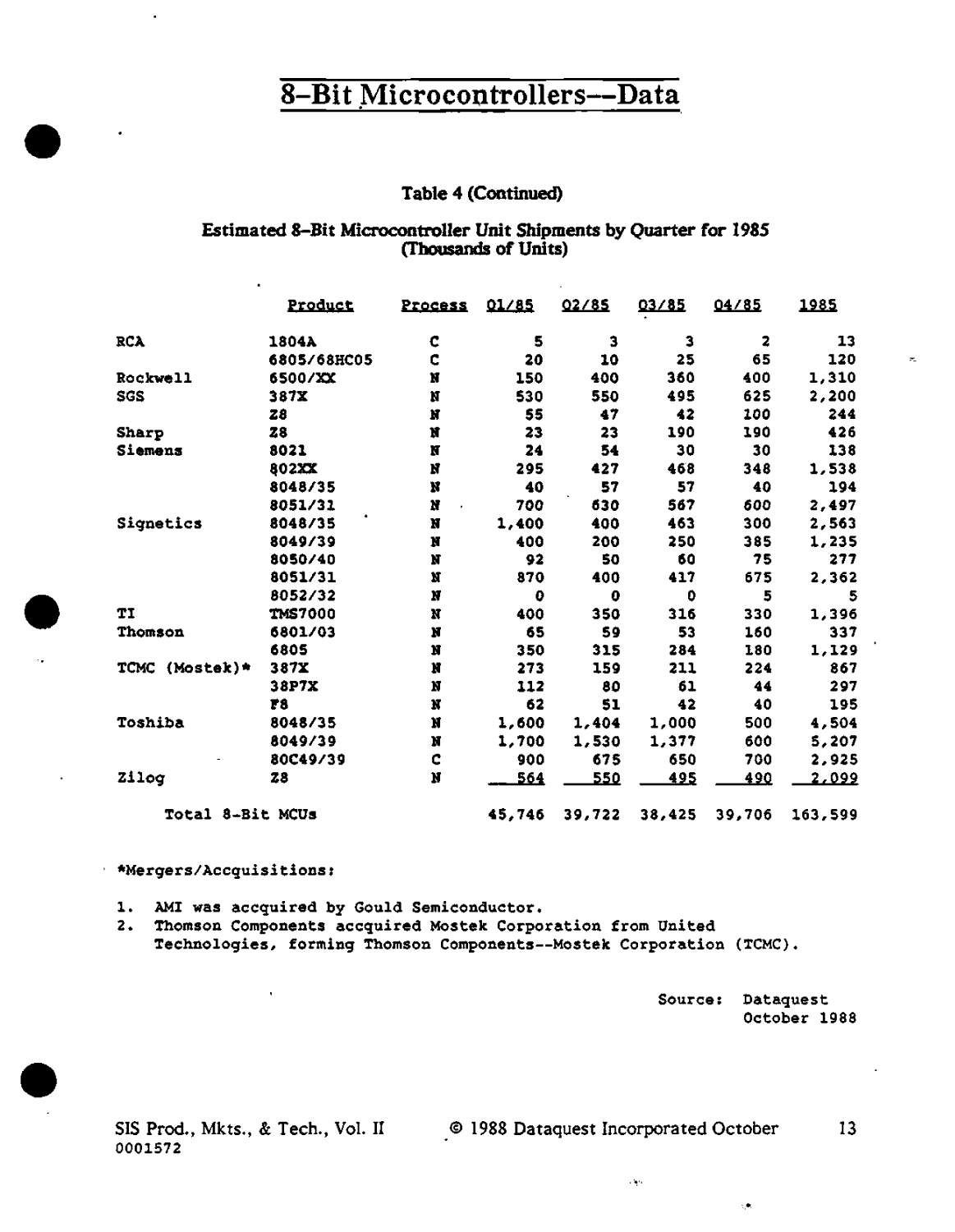#### Table 5

#### Estimated 8-Bit Microcontroller Unit Shipments by Quarter for 1986 (Thousands of Units)

|              | Product         | Process      | 01/86       | 02/86 | 03/86       | 04/86        | 1986  |
|--------------|-----------------|--------------|-------------|-------|-------------|--------------|-------|
| λM           | 8051/31         | $\mathbf{N}$ | 350         | 350   | 450         | 550          | 1,700 |
|              | 8751            | $\mathbf{N}$ | 30          | 35    | 22          | 25           | 112   |
| Fairchild    | 387X            | N            | 9           | 1     | $\bullet$   | $\mathbf 0$  | 10    |
|              | F3              | N            | 27          | 89    | 98          | 90           | 304   |
| Fujitsu      | MBL8048/35      | N            | 55          | 73    | 92          | 108          | 328   |
|              | MBL8049/39      | N            | 192         | 208   | 224         | 238          | 862   |
|              | MBL8051/31      | N            | 65          | 88    | 116         | 134          | 403   |
|              | MBL80C49/39     | $\mathbf C$  | 15          | 20    | 34          | 36           | 105   |
| General      | PIC1652/54      | N            | 400         | 500   | 400         | 400          | 1,700 |
| Instrument   | PIC1655/57      | N            | 300         | 300   | 400         | 400          | 1,400 |
|              | PIC1670/72      | N            | 200         | 490   | 250         | 250          | 1,190 |
|              | <b>PIC16C58</b> | C            | 32          | 45    | $\mathbf 0$ | $\bullet$    | 77    |
|              | <b>PIC16E57</b> | N            | 57          | 60    | 52          | 60           | 229   |
|              | PIC7000/1       | N            | 14          | 20    | 100         | 100          | 234   |
|              | PIC7020/40      | N            | 134         | 150   | 100         | 100          | 484   |
|              | PIC7041         | N            | 3           | 5     | 6           | 8            | 22    |
| Gould Semi.  | 6801/03         | N            | 16          | 4     | $\bullet$   | $\mathbf{1}$ | 21    |
|              | 6805            | N            | 42          | 48    | 10          | 27           | 127   |
| Hitachi      | 6301            | $\mathbf C$  | 950         | 1,265 | 1,175       | 1,810        | 5,200 |
|              | 6305            | Ċ            | 760         | 955   | 1,152       | 1,375        | 4,242 |
|              | 6801/03         | N            | 520         | 840   | 1,062       | 1,135        | 3,557 |
| Intel        | 6805            | N            | 1,180       | 1,360 | 1,425       | 1,310        | 5,275 |
|              | 802X            | N            | 30          | 25    | 20          | 18           | 93    |
|              | 8048/35         | N            | 130         | 140   | 160         | 165          | 595   |
|              | 8049/39         | $\bf N$      | 415         | 450   | 746         | 790          | 2,401 |
|              | 8050/40         | N            | 50          | 52    | 65          | 58           | 225   |
|              | 8051/31         | N            | 1,422       | 1,626 | 1,965       | 1,985        | 6,998 |
|              | 8052/32         | N            | 150         | 170   | 548         | 732          | 1,600 |
|              | 80C49/39        | Ċ            | $\mathbf 0$ | 5     | 5           | 10           | 20    |
|              | 80C51/31        | C            | 300         | 310   | 588         | 802          | 2,000 |
|              | 8748            | N            | 200         | 200   | 200         | 200          | 800   |
|              | 8749            | N            | 500         | 512   | 535         | 700          | 2,247 |
|              | 8751            | N            | 150         | 155   | 175         | 212          | 692   |
| Intersil     | 80C48/35        | C            | 2           | 3     | 5           | 10           | 20    |
|              | 80C49/39        | C            | 2           | 3     | 4           | $\mathbf{1}$ | 10    |
| Matra-Harris | 8051            | N            | 358         | 362   | 280         | 340          | 1,340 |
|              | 8052            | N            | 20          | 105   | 123         | 170          | 418   |
|              | 80C51           | C            | 10          | 70    | 107         | 200          | 387   |

(Continued)

k.

 $14$ © 1988 Dataquest Incorporated October

 $\bar{\alpha}$ 

SIS Prod., Mkts., & Tech., Vol. II 0001572

 $\ddot{\phantom{a}}$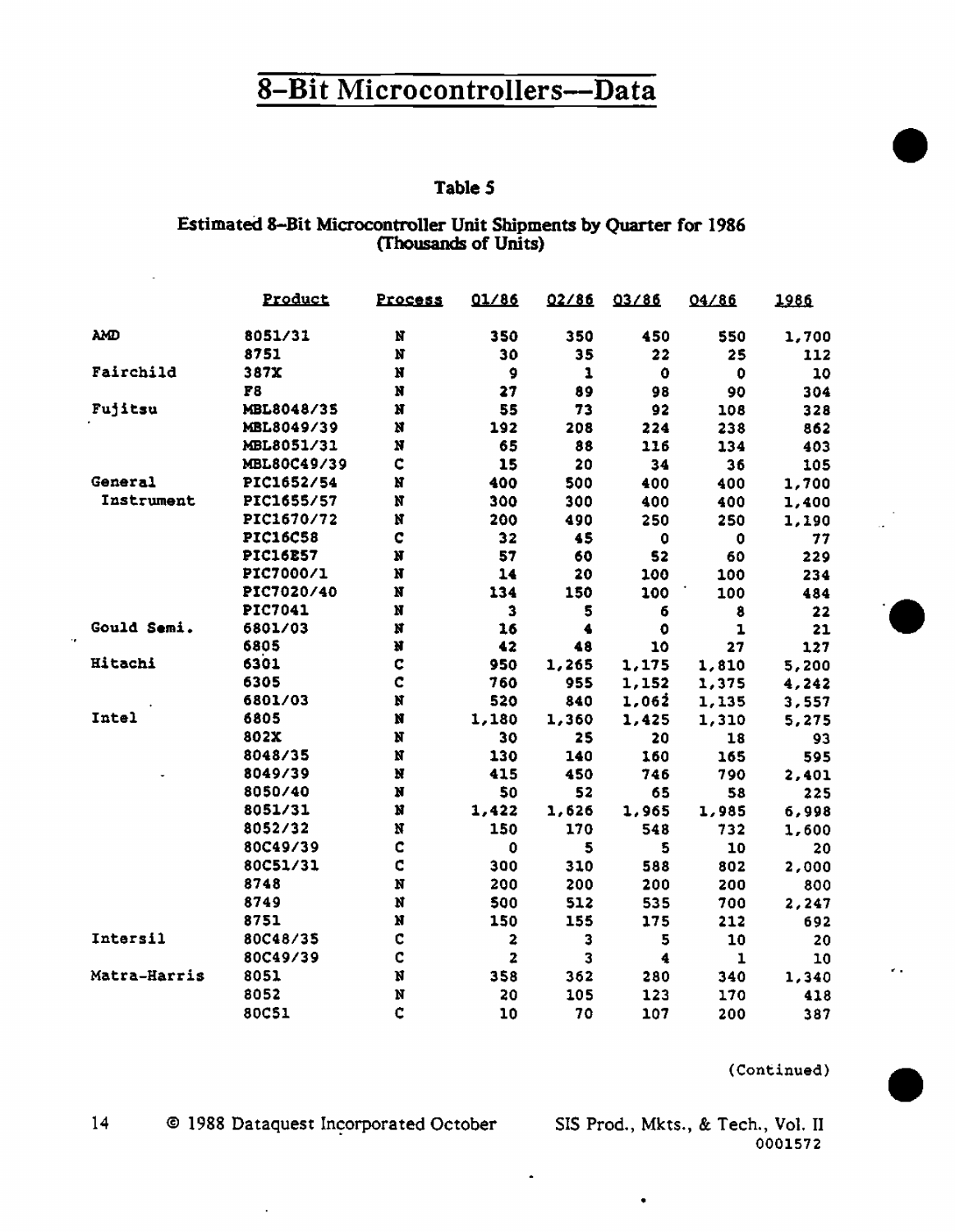#### Table 5 (Continued)

#### Estimated 8-Bit Microcontroller Unit Shipments by Quarter for 1986 (Thousands of Units)

|            | Product       | Process                 | 01/86 | 02/86 | 03/86         | 04/86 | 1986   |
|------------|---------------|-------------------------|-------|-------|---------------|-------|--------|
| Matsushita | <b>MN1800</b> | $\mathbf C$             | 70    | 100   | 110           | 120   | 400    |
| Mitsubishi | M50XXX        | ¢                       | 6,860 | 7,250 | 7,606         | 8,190 | 29,906 |
| Motorola   | 146805        | $\mathbf C$             | 1,002 | 1,050 | 1,030         | 1,623 | 4,705  |
|            | 1468705       | $\mathbf c$             | 23    | 25    | 22            | 23    | 93     |
|            | 387X          | N                       | 98    | 40    | 20            | 41    | 199    |
|            | 6801/03       | N                       | 2,116 | 2,053 | 2,101         | 2,256 | 8,526  |
|            | 6804          | N                       | 184   | 254   | 541           | 516   | 1,495  |
|            | 6805          | $\overline{\mathbf{M}}$ | 3,131 | 3,399 | 3,290         | 3,739 | 13,559 |
|            | 68701         | N                       | 92    | 152   | 125           | 62    | 431    |
|            | 68704         | N                       | 10    | 10    | 33            | 29    | 82     |
|            | 68705         | N                       | 779   | 961   | 1,004         | 1,117 | 3,861  |
|            | 68HC11        | C                       | 120   | 142   | 180           | 254   | 696    |
| National   | 8048/35       | N                       | 100   | 50    | 130           | 110   | 390    |
|            | 8049/39       | N                       | 350   | 250   | 550           | 500   | 1,650  |
|            | 8050/40       | N                       | 330   | 320   | 330<br>$\sim$ | 300   | 1,280  |
| <b>NCR</b> | 6500/1        | N                       | 255   | 230   | 265           | 277   | 1,027  |
| <b>NEC</b> | 8021/22       | N                       | 40    | 10    | 20            | 30    | 100    |
|            | 8041          | N                       | 730   | 730   | 580           | 510   | 2,550  |
|            | 8048/35       | N                       | 900   | 950   | 990           | 1,100 | 3,940  |
|            | 8049/39       | N                       | 1,150 | 1,530 | 1,450         | 1,220 | 5,350  |
|            | 80C48/35      | ¢                       | 330   | 580   | 230           | 220   | 1,360  |
| ۲          | 80C49/39      | C                       | 410   | 540   | 470           | 690   | 2,110  |
|            | 8741          | N                       | 280   | 60    | 50            | 90    | 480    |
|            | 8748          | N                       | 410   | 300   | 460           | 200   | 1,370  |
|            | 8749          | $\mathbf{N}$            | 530   | 430   | 520           | 450   | 1,930  |
|            | uPD78XX       | N                       | 3,850 | 4,580 | 5,200         | 4,760 | 18,390 |
| Oki        | 80C154        | $\mathbf c$             | 0     | 0     | 12            | 75    | 87     |
|            | 80C48/35      | Ċ                       | 130   | 135   | 130           | 125   | 520    |
|            | 80C49/39      | C                       | 590   | 650   | 790           | 690   | 2,720  |
|            | <b>80C51</b>  | Ċ                       | 150   | 282   | 520           | 820   | 1,772  |
| Philips    | 8021/22       | N                       | 35    | 38    | 40            | 25    | 138    |
|            | 8048/35       | $\pmb{\aleph}$          | 75    | 69    | 70            | 75    | 289    |
|            | 8049/39       | N                       | 550   | 550   | 550           | 536   | 2,186  |
|            | 8050/40       | N                       | 90    | 95    | 100           | 108   | 393    |
|            | 8051/31       | N                       | 150   | 160   | 180           | 210   | 700    |
|            | 80C49/39      | ¢                       | 50    | 55    | 65            | 70    | 240    |
|            | 80C51/31      | $\mathbf C$             | 5     | 15    | 26            | 35    | 81     |
|            | 84CXX         | C                       | 0     | 0     | $\bf{0}$      | 15    | 15     |
|            | 84XX          | Ń                       | 3,200 | 3,400 | 4,000         | 3,725 | 14,325 |

 $\tilde{\mathbf{a}}$ 

(Continued)

i.

0001572

 $\bar{Q}$ 

 $\frac{15}{15}$ SIS Prod., Mkts., & Tech., Vol. II © 1988 Dataquest Incorporated October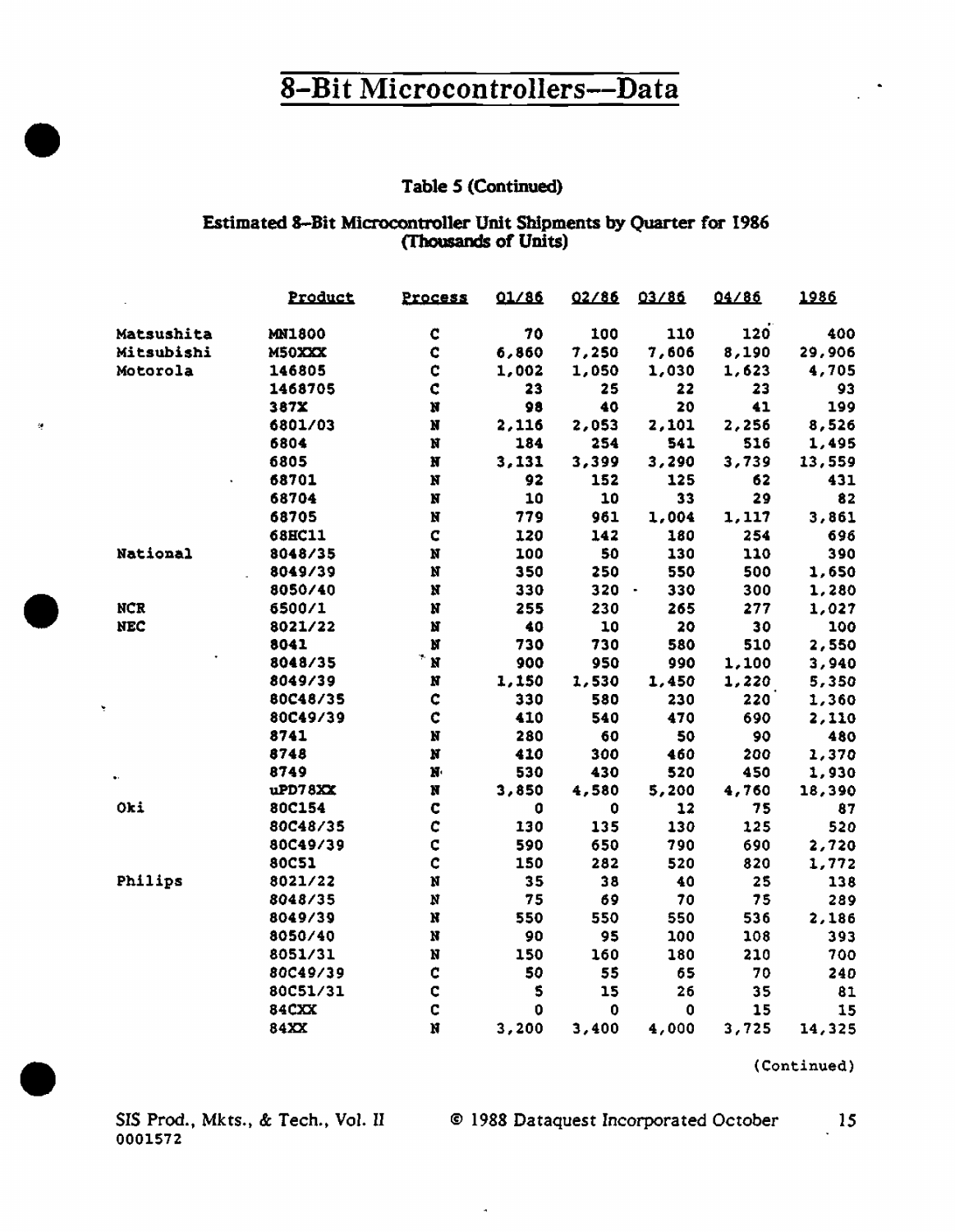# Table 5 (Continued)

#### Estimated 8-Bit Microcontroller Unit Shipments by Quarter for 1986 (Thousands of Units)

|                  | Product        | Process     | 01/86  | 02/86     | 03/86  | 04/86  | 1986           |  |
|------------------|----------------|-------------|--------|-----------|--------|--------|----------------|--|
| <b>RCA</b>       | 1804A          | c           | 4      | 2         | 2      | з      | 11             |  |
|                  | 6805/68HC05    | c           | 55     | 65        | 88     | 151    | 359            |  |
| Rockwell         | 6500/XX        | N           | 450    | 640       | 510    | 950    | 2,550          |  |
| <b>SGS</b>       | 387X           | N           | 852    | 1,301     | 1,030  | 1,628  | 4,811          |  |
|                  | Z8             | N           | 194    | 153       | 147    | 107    | 601            |  |
| Sharp            | 28             | N           | 230    | 160       | 142    | 154    | 686            |  |
| Siemens          | 802XX          | N           | 340    | 304       | 15     | 8      | 667            |  |
|                  | 8048/35        | N           | 26     | 68        | 431    | 431    | 956            |  |
|                  | 8051/31        | N           | 321    | 573       | 733    | 567    | 2.194          |  |
|                  | 80515/35       | N           | 0      | $\bullet$ | 13     | 113    | 126            |  |
|                  | 8052/32        | $\mathbf N$ | 81     | 117       | 219    | 296    | 713            |  |
| Signetics        | 8048/35        | N           | 225    | 215       | 230    | 90     | 760            |  |
|                  | 8049/39        | N           | 440    | 450       | 465    | 386    | 1,741          |  |
|                  | 8050/40        | N           | 68     | 70        | 73     | 62     | 273            |  |
|                  | 8051/31        | N           | 650    | 665       | 712    | 660    | 2,687          |  |
|                  | 8052/32        | N           | 87     | 102       | 126    | 141    | 456            |  |
|                  | 80C51/31       | C           | э      | 7         | 10     | 40     | 60             |  |
|                  | 8400           | N           | ı      | 6         | 13     | 10     | 30             |  |
| TI               | <b>TMS7000</b> | $\bf N$     | 450    | 470       | 785    | 850    | 2,555          |  |
| <b>Thomson</b>   | 6801/03        | N           | 200    | 235       | 225.   | 246    | 906            |  |
|                  | 6805           | N           | 260    | 290       | 310    | 330    | 1,190          |  |
| TCMC (Mostek)    | 387X           | N           | 255    | 239       | 225    | 250    | 969            |  |
|                  | 38P7X          | N           | 56     | 38        | 28     | 23     | 145            |  |
|                  | F8             | N           | 23     | 151       | 70     | 55     | 299            |  |
| Toshiba          | 8048/35        | $\mathbf N$ | 250    | 250       | 350    | 300    | 1,150          |  |
|                  | 8049/39        | N           | 550    | 550       | 650    | 600    | 2,350          |  |
|                  | 80C48/35       | $\mathbf C$ | 200    | 200       | 300    | 300    | 1,000          |  |
|                  | 80C49/39       | C           | 400    | 480       | 800    | 600    | 2,280          |  |
|                  | 80C50/40       | ¢           | 100    | 120       | 200    | 100    | 520            |  |
| Zilog            | 28             | N           | 710    | 835       | 770    | 797    | 3,112          |  |
| Others*          | Unspecified    | $\mathbf C$ | 2.767  | 2.767     | 2.768  | 2,768  | <u> 11,070</u> |  |
| Total 8-Bit MCUs |                |             | 48,513 | 54,062    | 58,924 | 62,502 | 224,001        |  |

\*Dataquest estimate for companies not surveyed (i.e., Ricoh, Sanyo, Sony)

Source: Dataquest October 1988

16 © 1988 Dataquest Incorporated October SIS Prod., Mkts., & Tech., Vol. II

 $\tilde{\mathbf{v}}$ 

**Contract Contract** 

 $\bar{\mathbf{r}}$ 

0001572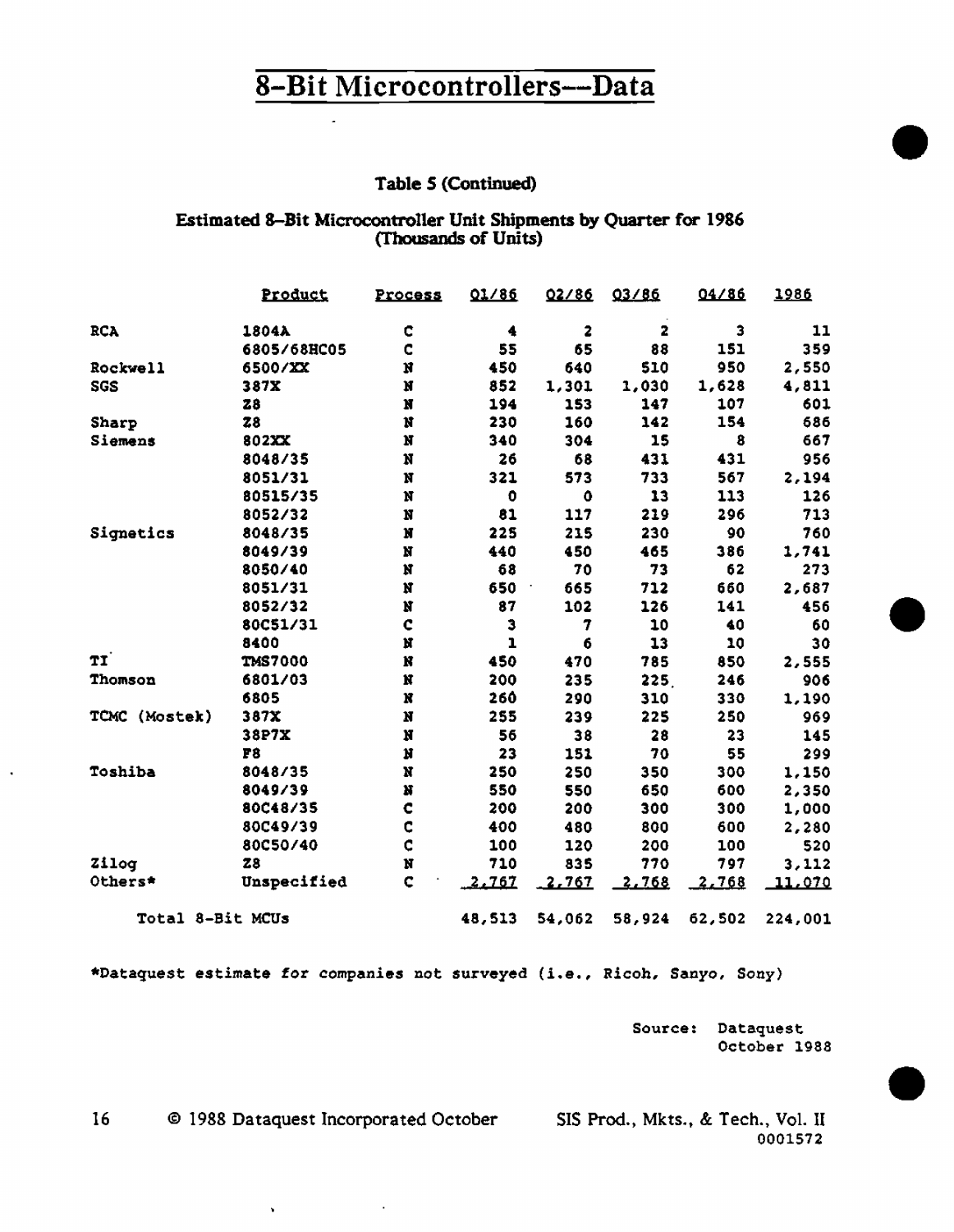#### Table 6

# Estimated 8-Bit Microcontroller Unit Shipments by Quarter for 1987<br>(Thousands of Units)

|              | Product      | Process            | 01/87              | 02/87 | 03/87       | 04/87    | 1987   |
|--------------|--------------|--------------------|--------------------|-------|-------------|----------|--------|
| <b>AMD</b>   | 8051/31      | N                  | 436                | 538   | 626         | 640      | 2,240  |
|              | 8053         | N                  | 0                  | 22    | 115         | 150      | 287    |
|              | 80C51/31     | ¢                  | 15                 | 5     | 24          | 90       | 134    |
|              | 8751         | N                  | 26                 | 30    | 35          | 42       | 133    |
|              | 8753         | N                  | 10                 | 20    | 22          | 25       | 77     |
| Fujitsu      | MBL8048/35   | N                  | 112                | 126   | 135         | 155      | 528    |
|              | MBL8049/39   | N                  | 252                | 285   | 280         | 315      | 1,132  |
|              | MBL8051/31   | N                  | 252                | 265   | 276         | 305      | 1,098  |
|              | MBL80C49/39  | $\mathbf{C}$       | 350                | 500   | 650         | 800      | 2,300  |
| Gould Semi   | 6801/03      | N                  | 8                  | 2     | 6           | 15       | 31     |
|              | 6805         | N                  | 8                  | 22    | 3           | 6        | 39     |
| Hitachi      | 6301         | $\mathbf{C}$       | 1,800              | 1,800 | 2,000       | 2,500    | 8,100  |
|              | 6305         | ¢                  | 1,600              | 1,700 | 1,850       | 2,100    | 7,250  |
|              | 63701        | c                  | 150                | 320   | 449         | 680      | 1,599  |
| à.           | 63705        | $\mathbf c$        | 180                | 276   | 385         | 458      | 1,299  |
|              | 63P01        | ¢                  | 100                | 145   | 175         | 225      | 645    |
|              | 63P05        | C                  | 125                | 190   | 250         | 300      | 865    |
|              | 6801/03      | N                  | 1,250              | 1,300 | 1,300       | 1,350    | 5,200  |
|              | 6805         | N                  | 1,565              | 1,685 | 1,790       | 2,120    | 7,160  |
|              | 68P01        | Ċ                  | 85                 | 115   | 165         | 180      | 545    |
|              | 68P05        | $\mathbf c$        | 100                | 145   | 175         | 200      | 620    |
| Intel        | 802X         | N                  | 18                 | 16    | 11          | 9        | 54     |
|              | 8048/35      | N                  | 285                | 265   | 255         | 262      | 1,067  |
|              | 8049/39      | N                  | 1,315              | 1,360 | 2,700       | 2,100    | 7,475  |
|              | 8050/40      | $\pmb{\mathrm{N}}$ | 70                 | 72    | 200         | 200      | 542    |
|              | 8051/31      | N                  | 2,000              | 2,500 | 3,800       | 4,400    | 12,700 |
|              | 8052/32      | N                  | 400                | 435   | 500         | 550      | 1,885  |
|              | 80C51/31     | c                  | 700                | 665   | 1,000       | 800      | 3,165  |
|              | 8748         | $\mathbf N$        | 200                | 192   | 155         | 146      | 693    |
|              | 8749         | N                  | 900                | 920   | 880         | 925      | 3,625  |
|              | 8751         | N                  | 220                | 225   | 266         | 230      | 941    |
|              | 8752         | C                  | $\pmb{\mathsf{Q}}$ | 0     | $\mathbf 0$ | 30<br>L. | 30     |
|              | <b>87C51</b> | $\mathbf c$        | 0                  | 0     | 0           | 100      | 100    |
| Matra-Harris | 8051         | $\bf N$            | 120                | 126   | 73          | 110      | 429    |
|              | 8052         | N                  | 199                | 245   | 310         | 279      | 1,033  |
|              | 80C51        | $\mathbf c$        | 250                | 310   | 360         | 404      | 1,324  |
|              | 80C52        | Ċ                  | 2                  | 12    | 23          | 46       | 83     |
|              |              |                    |                    |       |             |          |        |

(Continued)

 $\frac{1}{2}$ 

0001572

 $\mathbf{\hat{a}}$ 

 $\mathcal{A}$ 

 $\mathbf{v}_\mathrm{c}$ 

J.

 $\hat{\mathbf{c}}$ 

 $\bullet$ 

SIS Prod., Mkts., & Tech., Vol. II © 1988 Dataquest Incorporated October 17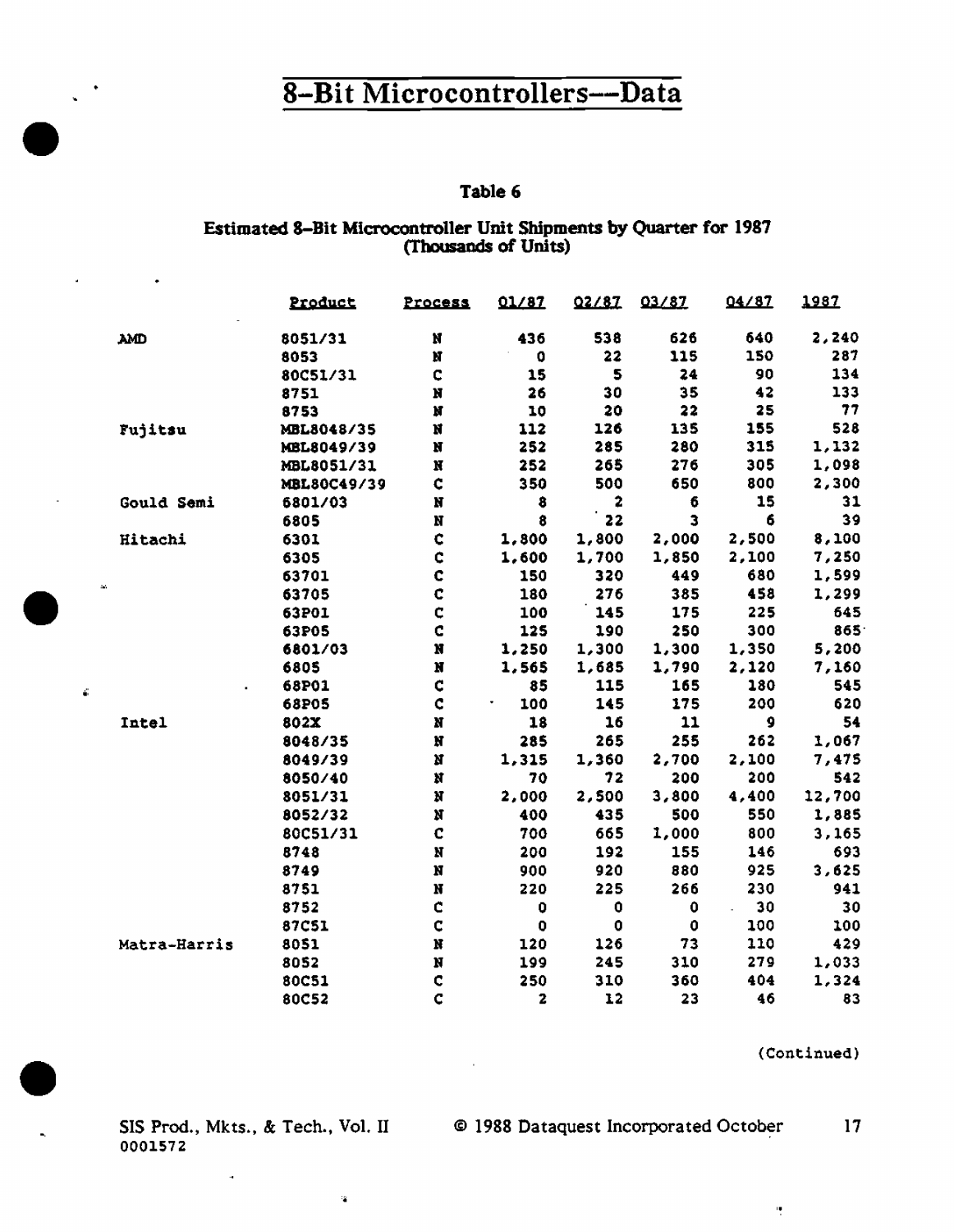#### Table 6 (Continued)

# Estimated 8-Bit Microcontroller Unit Shipments by Quarter for 1987<br>(Thousands of Units)

|                 | Product         | Process     | 01/87 | 02/87 | 03/87 | 04/87                   | 1987   |
|-----------------|-----------------|-------------|-------|-------|-------|-------------------------|--------|
| Matsushita      | <b>MN1800</b>   | C           | 100   | 320   | 330   | 320                     | 1,070  |
| Microchip       | PIC1652/54      | N           | 758   | 960   | 1,300 | 1,045                   | 4,063  |
| Technology*     | PIC1655/57      | N           | 350   | 347   | 126   | 250                     | 1,073  |
|                 | PIC1670/72      | N           | 80    | 120   | 135   | 125                     | 460    |
|                 | <b>PIC16E57</b> | N           | 15    | 10    | 7     | $\bullet$               | 32     |
|                 | PIC7000/1       | N           | 145   | 160   | 175   | 216                     | 696    |
|                 | PIC7020/40      | N           | 475   | 525   | 505   | 480                     | 1,985  |
|                 | <b>PIC7041</b>  | Ņ           | 6     | 6     | 15    | 6                       | 33     |
| Mitsubishi      | <b>M507XX</b>   | C           | 5,773 | 5,783 | 6,174 | 5,976                   | 23,706 |
|                 | <b>M509XX</b>   | C           | 1,076 | 2,295 | 4,978 | 4,733                   | 13,082 |
|                 | M5L8048/35      | N           | 140   | 61    | 28    | 286                     | 515    |
|                 | M5L8049/39      | Ń           | 448   | 344   | 375   | 524                     | 1,691  |
|                 | M5M8050/40      | N           | 52    | 35    | 83    | 38                      | 208    |
|                 | M5M80C49/39     | Ç           | 1,859 | 221   | 310   | 224                     | 2,614  |
| Motorola        | 146805          | $\mathbf c$ | 1,163 | 1,381 | 1,428 | 1,450                   | 5,422  |
|                 | 6801/03         | N           | 2,256 | 2,267 | 2,232 | 2,163                   | 8,918  |
|                 | 6804            | N           | 853   | 1,149 | 970   | 1,385                   | 4,357  |
|                 | 6805            | N           | 4,918 | 4,785 | 4,923 | 5,090                   | 19,716 |
|                 | <b>68HC05</b>   | C           | 714   | 974   | 1,316 | 1,674                   | 4,678  |
|                 | <b>68HC11</b>   | C           | 402   | 696   | 1,290 | 1,587                   | 3,975  |
| National        | 8048/35         | N           | 102   | 103   | 120   | 100                     | 425    |
|                 | 8049/39         | N           | 465   | 480   | 650   | 500                     | 2,095  |
|                 | 8050/40         | N           | 350   | 368   | 550   | 570                     | 1,838  |
|                 | <b>COP800</b>   | C           | 0     | 0     | 0     | 10                      | 10     |
| National (FCI)* | F8              | N           | 48    | 40    | 20    | 30                      | 138    |
| <b>NCR</b>      | 6500/1          | N           | 165   | 170   | 60    | $\overline{\mathbf{z}}$ | 397    |
| <b>NEC</b>      | 8021/22         | N           | 0     | 20    | 10    | 10                      | 40     |
|                 | 8041            | Ņ           | 380   | 540   | 480   | 350                     | 1,750  |
|                 | 8048/35         | Ņ           | 1,020 | 1,070 | 1,170 | 1,100                   | 4,360  |
|                 | 8049/39         | Ņ           | 1,000 | 1,350 | 1,430 | 1,050                   | 4,830  |
|                 | 80C48/35        | C           | 220   | 320   | 230   | 200                     | 970    |
|                 | 80C49/39        | $\mathbf C$ | 710   | 450   | 690   | 830                     | 2,680  |
|                 | 8741            | N           | 80    | 90    | 70    | 90                      | 330    |
|                 | 8748            | N           | 130   | 180   | 200   | 80                      | 590    |
|                 | 8749            | N           | 840   | 680   | 730   | 1,050                   | 3,300  |
|                 | uPD78XX         | Ń           | 5,980 | 5,420 | 6,140 | 6,600                   | 24.140 |

(Continued)

© 1988 Dataquest Incorporated October

 $\mathbb{Z}$ 

SIS Prod., Mkts., & Tech., Vol. II 0001572

18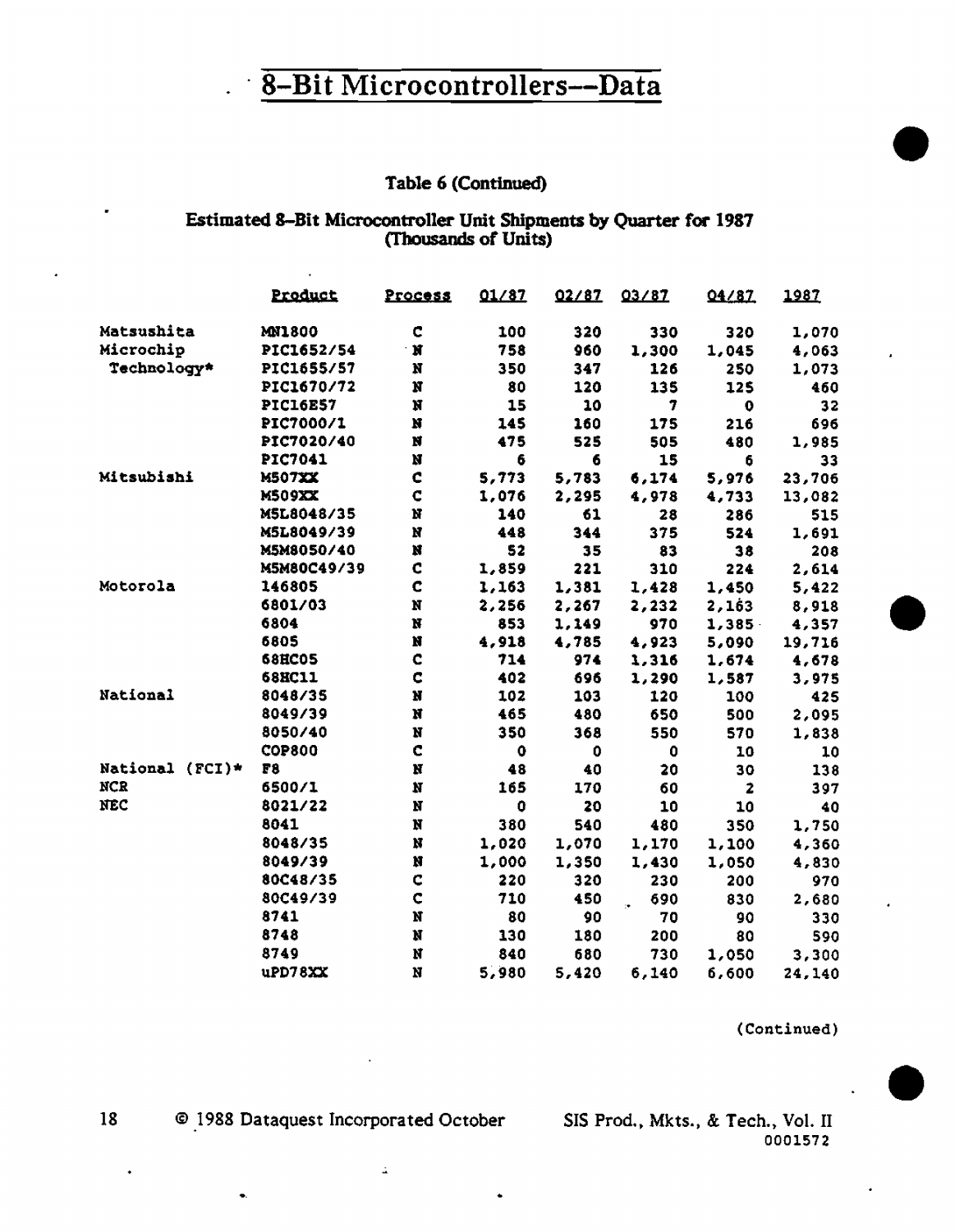#### Table 6 (Continued)

#### Estimated 8-Bit Microcontroller Unit Shipments by Quarter for 1987 (Thousands of Units)

|              | Product          | Process     | 01/87       | 02/87                   | 03/87 | 04/87 | 1987   |
|--------------|------------------|-------------|-------------|-------------------------|-------|-------|--------|
| Oki          | 80C154           | $\mathbf C$ | 75          | 95                      | 350   | 374   | 894    |
|              | 80C48/35         | C           | 125         | 110                     | 100   | 93    | 428    |
|              | 80C49/39         | ¢           | 699         | 734                     | 890   | 810   | 3,133  |
|              | 80C51            | C           | 790         | 591                     | 660   | 680   | 2,721  |
| Philips      | 8021/22          | N           | 35          | 60                      | 45    | 32    | 172    |
|              | 8048/35          | N           | 75          | 70                      | 95    | 45    | 285    |
|              | 8049/39          | N           | 430         | 450                     | 500   | 430   | 1,810  |
|              | 8050/40          | N           | 90          | 754                     | 856   | 80    | 1,780  |
|              | 8051/31          | N           | 320         | 460                     | 550   | 510   | 1,840  |
|              | 80C49/39         | ¢           | 74          | 120                     | 160   | 160   | 514    |
|              | 80C51/31         | ¢           | 60          | 110                     | 210   | 240   | 620    |
|              | 84CXX            | $\mathbf C$ | 110         | 350                     | 380   | 310   | 1,150  |
|              | 84XX             | N           | 2,880       | 3,190                   | 2,540 | 2,200 | 10,810 |
| <b>RCA</b>   | 1804A            | C           | 5           | $\overline{\mathbf{z}}$ | 1     | o     | 8      |
|              | 6805/68HC05      | C           | 190         | 170                     | 155   | 290   | 805    |
| Rockwell     | 6500/XX          | N           | 980         | 925                     | 900   | 1,050 | 3,855  |
| SGS-Thomson* |                  |             |             |                         |       |       |        |
| $(M)$ **     | 387X             | N           | 230         | 175                     | 200   | 190   | 795    |
| (M)          | 38P7X            | N           | 30          | 20                      | 20    | 20    | 90     |
| (M)          | F8               | Ņ           | 56          | 50                      | 20    | 10    | 136    |
| (S)          | 387X             | N           | 1,254       | 1,222                   | 958   | 488   | 3,922  |
| (S)          | 28               | Ŋ           | 131         | 163                     | 233   | 138   | 665    |
| (T)          | 6801/03          | N           | 295         | 280                     | 276   | 280   | 1,131  |
| (T)          | 6805             | N           | 530         | 585                     | 502   | 565   | 2,182  |
| Sharp        | <b>SM-Series</b> | Ç           | 110         | 185                     | 110   | 125   | 530    |
|              | <b>Z8</b>        | N           | 120         | 225                     | 120   | 125   | 590    |
| Siemens      | 802XX            | N           | 17          | 12                      | 9     | 13    | 51     |
|              | 8048/35          | N           | 507         | 541                     | 372   | 313   | 1,733  |
|              | 8051/31          | N           | 812         | 987                     | 1,147 | 1,109 | 4,055  |
|              | 80515/35         | N           | 164         | 164                     | 202   | 238   | 768    |
|              | 8052/32          | N           | 316         | 362                     | 406   | 347   | 1,431  |
| Signetics    | 8048/35          | N           | 48          | 25                      | 22    | 16    | 111    |
|              | 8049/39          | N           | 488         | 502                     | 514   | 496   | 2,000  |
|              | 8050/40          | N           | 80          | 220                     | 218   | 205   | 723    |
|              | 8051/31          | N           | 680         | 685                     | 700   | 666   | 2,731  |
|              | 8052/32          | N           | 155         | 450                     | 464   | 472   | 1,541  |
|              | 80C51/31         | $\mathbf c$ | 65          | 69                      | 73    | 76    | 283    |
|              | 83C451           | C           | ı           | 5                       | 9     | 12    | 27     |
|              | 8400             | N           | 10          | 11                      | 10    | 12    | 43     |
|              | 87C451           | Ċ           | $\mathbf 0$ | 2                       | 3     | 5     | 10     |

(Continued)

0001572

SIS Prod., Mkts., & Tech., Vol. II © 1988 Dataquest Incorporated October 19